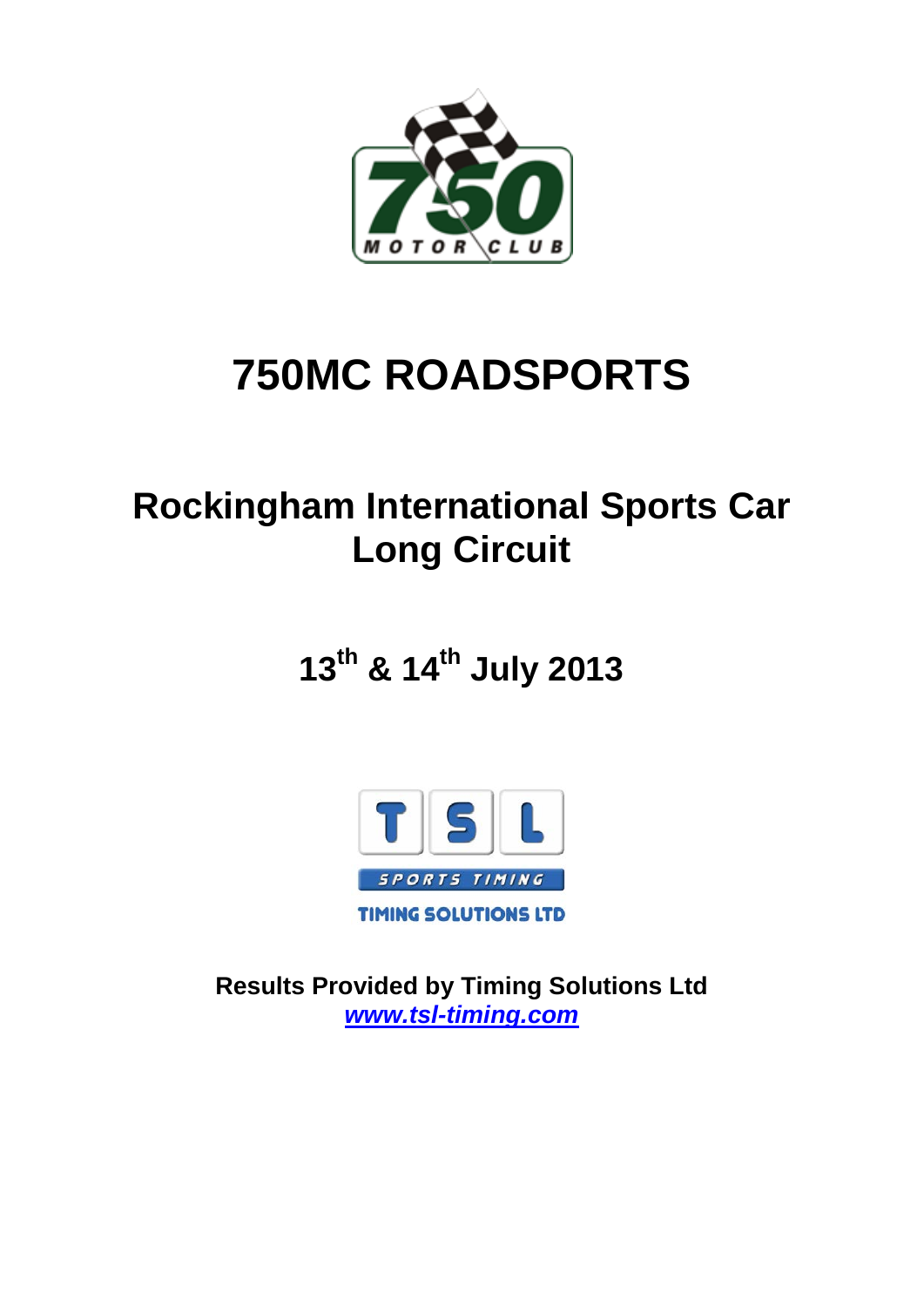### **750MC Roadsports QUALIFYING - RACE 4 - CLASSIFICATION**



| <b>POS</b> | NO. | <sub>CL</sub>  | <b>PIC NAME</b>                  | <b>ENTRY</b>             | TIME     | ON             | LAPS | <b>GAP</b> | <b>DIFF</b> | <b>MPH</b> |
|------------|-----|----------------|----------------------------------|--------------------------|----------|----------------|------|------------|-------------|------------|
|            | 88  | B <sub>1</sub> | <b>Martin SHORT</b>              | Toyota GT86              | 1:42.521 | 7              | 8    |            |             | 71.98      |
| 2          | 41  | B              | <sup>2</sup> BROAD / LLOYD JONES | VW Corrado VR6           | 1:43.998 | 10             | 11   | 1.476      | 1.476       | 70.96      |
| 3          | 27  | $\mathcal{C}$  | <b>HANCOCK / SPENCER</b>         | Honda CRX                | 1:45.514 | 9              | 10   | 2.992      | 1.516       | 69.94      |
| 4          | 46  | C              | <sup>2</sup> Gary HUFFORD        | Mazda MX5 MK1            | 1:46.669 | 3              | 11   | 4.147      | 1.155       | 69.18      |
| 5          | 19  | B              | <b>3 GARDNER / MILLS</b>         | Ginetta G27              | 1:46.688 | 5              | 10   | 4.166      | 0.019       | 69.17      |
| 6          | 44  | B              | 4 Michael WATSON                 | Lotus Elise              | 1:47.699 | 11             | 11   | 5.177      | 1.011       | 68.52      |
| 7          | 3   | $\mathcal{C}$  | 3 WELLS / WILSON                 | Toyota MR2               | 1:48.347 | 3              | 11   | 5.825      | 0.648       | 68.11      |
| 8          | 66  | C.             | 4 Paul ARMITAGE                  | Honda Integra DC2 Type R | 1:48.585 | 7              | 11   | 6.063      | 0.238       | 67.96      |
| 9          | 75  | $\mathcal{C}$  | 5 Jonathan GRIMES                | Toyota MR2 Roadster      | 1:49.165 | $\overline{7}$ | 11   | 6.643      | 0.580       | 67.60      |
| 10         | 55  | $\mathcal{C}$  | 6 BAGNALL / BAGNALL              | Toyota MR2 MK1           | 1:52.356 | $\overline{7}$ | 9    | 9.834      | 3.191       | 65.68      |
| 11         | 6   | $\mathcal{C}$  | 7 GEAKE / HEWATT                 | <b>MGF</b>               | 1:52.880 | 8              | 9    | 10.358     | 0.524       | 65.37      |
| 12         | 31  | C.             | 8 Craig HAMILTON                 | Toyota MR2 Roadster      | 1:53.104 | 10             | 10   | 10.582     | 0.224       | 65.24      |
| 13         | 72  | A              | <b>Nick LESTON</b>               | Porsche 911              | 1:53.133 | 9              | 11   | 10.611     | 0.029       | 65.23      |
| 14         | 49  | $\mathcal{C}$  | 9 Alexander MORGAN               | Mazda MX5                | 1:59.998 | 9              | 10   | 17.476     | 6.865       | 61.50      |
| 15         | 30  | $\mathcal{C}$  | 10 HOUGHAM / RUTHERFORD          | Toyota MR2 MK2           | 2:01.042 | 9              | 9    | 18.520     | 1.044       | 60.97      |
| 16         | 53  | B              | $5$ SMITH / SMITH                | Ginetta G20              |          |                | 0    |            |             |            |

**Cars 88 transponder not working please rectify for the race to be timed**

**Weather / Track : Sunny / Dry**

These results are provisional until the conclusion of any judicial and technical matters. Start: 10:04 Flag 10:25 End: 10:26

Clerk Of Course : Timekeeper :

Circuit Length = 2.0500 miles Rockingham ISS Long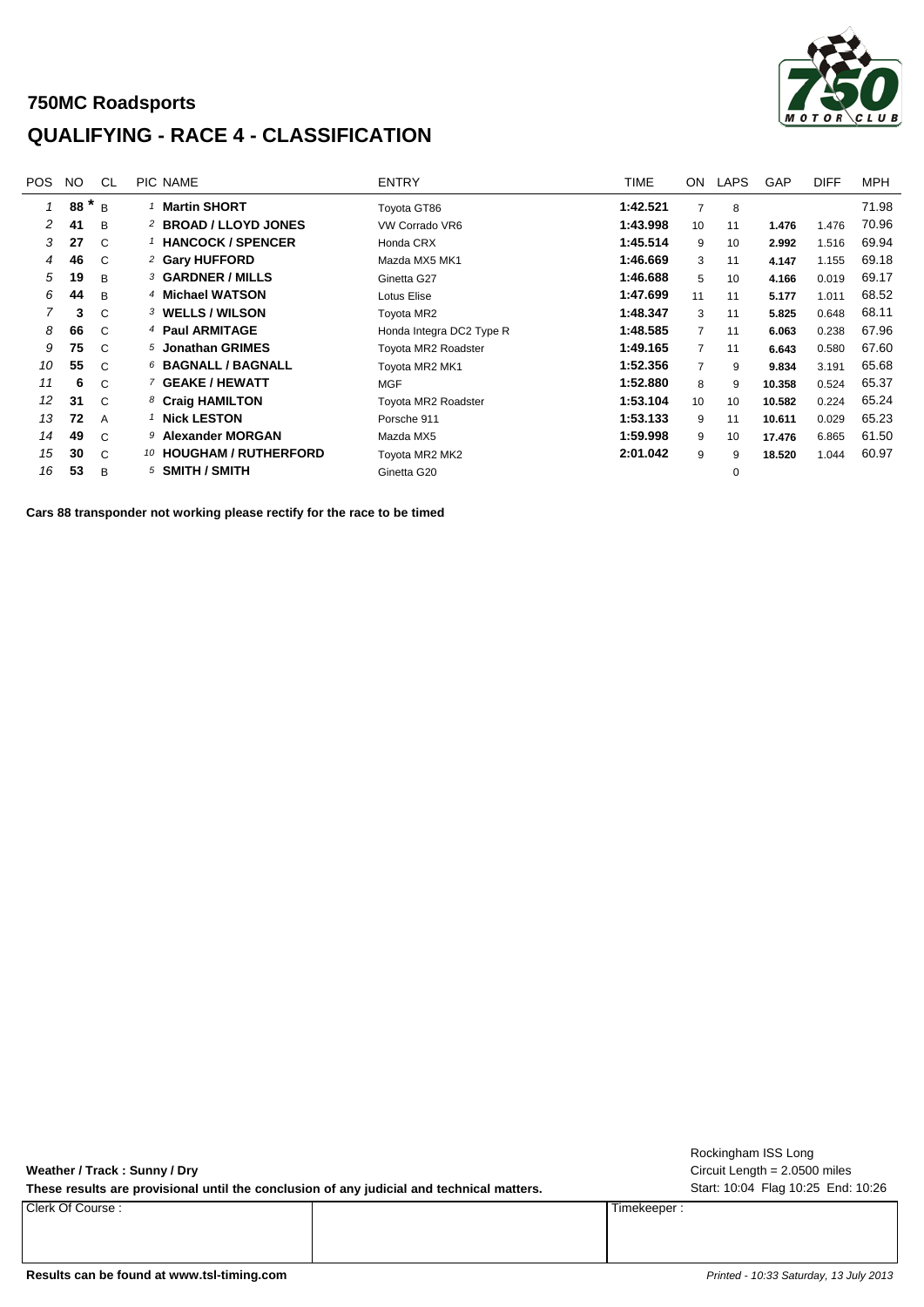### **750MC Roadsports QUALIFYING - RACE 4 - LAP ANALYSIS**

DIFF = Difference To Personal Best Lap

| P1             | <b>Martin SHORT</b><br>88        |                            |                |                              |  |  |  |
|----------------|----------------------------------|----------------------------|----------------|------------------------------|--|--|--|
| LAP            | <b>LAP TIME</b>                  | <b>DIFF</b>                | <b>MPH</b>     | TIME OF DAY                  |  |  |  |
| $1 -$          |                                  |                            |                | 10:10:10.115                 |  |  |  |
| 2 -            | 1:46.297                         | 3.775                      | 69.42          | 10:11:56.412                 |  |  |  |
| 3 -            | 1:44.187                         | 1.665                      | 70.83          | 10:13:40.600                 |  |  |  |
| $4 -$          | 1:43.443                         | 0.921                      | 71.34          | 10:15:24.043                 |  |  |  |
| 5 -            | $1:43.203$ (3)                   | 0.682                      | 71.50          | 10:17:07.247                 |  |  |  |
| $6 -$<br>$7 -$ | 1:43.185<br>(2)                  | 0.663                      | 71.52          | 10:18:50.432                 |  |  |  |
| 8 -            | 1:42.521(1)<br>1:57.524 <b>P</b> | 15.002                     | 71.98<br>62.79 | 10:20:32.954<br>10:22:30.478 |  |  |  |
|                |                                  |                            |                |                              |  |  |  |
| P <sub>2</sub> | 41                               | <b>BROAD / LLOYD JONES</b> |                |                              |  |  |  |
| LAP            | <b>LAP TIME</b>                  | <b>DIFF</b>                | <b>MPH</b>     | TIME OF DAY                  |  |  |  |
| $1 -$          |                                  |                            |                | 10:07:19.740                 |  |  |  |
| 2 -<br>3 -     | 1:48.208<br>$1:44.143$ (2)       | 4.210<br>0.145             | 68.20<br>70.86 | 10:09:07.948<br>10:10:52.091 |  |  |  |
| 4 -            | 1:44.513<br>(3)                  | 0.515                      | 70.61          | 10:12:36.604                 |  |  |  |
| 5 -            | 1:45.100                         | 1.102                      | 70.21          | 10:14:21.704                 |  |  |  |
| 6 -            | 1:42.625<br>Р                    |                            | 71.91          | 10:16:04.329                 |  |  |  |
| $7 -$          | 2:59.141                         | 1:15.143                   | 41.19          | 10:19:03.470                 |  |  |  |
| 8 -            | 1:45.167                         | 1.169                      | 70.17          | 10:20:48.637                 |  |  |  |
| 9 -            | 1:45.679                         | 1.681                      | 69.83          | 10:22:34.316                 |  |  |  |
| 10 -           | 1:43.998(1)                      |                            | 70.96          | 10:24:18.314                 |  |  |  |
| $11 -$         | 1:47.191                         | 3.193                      | 68.84          | 10:26:05.505                 |  |  |  |
| P <sub>3</sub> | 27                               | <b>HANCOCK / SPENCER</b>   |                |                              |  |  |  |
| LAP            | <b>LAP TIME</b>                  | <b>DIFF</b>                | <b>MPH</b>     | <b>TIME OF DAY</b>           |  |  |  |
| $1 -$          |                                  |                            |                | 10:07:11.491                 |  |  |  |
| 2 -            | 1:47.224                         | 1.710                      | 68.82          | 10:08:58.715                 |  |  |  |
| 3 -            | 1:46.347                         | 0.833                      | 69.39          | 10:10:45.062                 |  |  |  |
| $4 -$          | 1:53.390<br>Р                    | 7.876                      | 65.08          | 10:12:38.452                 |  |  |  |
| 5 -<br>6 -     | 3:14.281<br>1:47.935             | 1:28.767<br>2.421          | 37.98<br>68.37 | 10:15:52.733<br>10:17:40.668 |  |  |  |
| 7 -            | 1:45.882 (2)                     | 0.368                      | 69.70          | 10:19:26.550                 |  |  |  |
| 8 -            | $1:45.904$ (3)                   | 0.390                      | 69.68          | 10:21:12.454                 |  |  |  |
| 9 -            | 1:45.514(1)                      |                            | 69.94          | 10:22:57.968                 |  |  |  |
| 10 -           | 1:45.912                         | 0.398                      | 69.68          | 10:24:43.880                 |  |  |  |
| P4             | 46<br><b>Gary HUFFORD</b>        |                            |                |                              |  |  |  |
| LAP            | <b>LAP TIME</b>                  | <b>DIFF</b>                | <b>MPH</b>     | TIME OF DAY                  |  |  |  |
| 1 -            |                                  |                            |                | 10:07:13.375                 |  |  |  |
| 2 -            | 1:47.233(3)                      | 0.564                      | 68.82          | 10:09:00.608                 |  |  |  |
| 3 -            | 1:46.669(1)                      |                            | 69.18          | 10:10:47.277                 |  |  |  |
| $4 -$          | 1:47.481                         | 0.812                      | 68.66          | 10:12:34.758                 |  |  |  |
| 5 -            | 1:48.394                         | 1.725                      | 68.08          | 10:14:23.152                 |  |  |  |
| 6 -            | 1:45.158<br>Р                    |                            | 70.18          | 10:16:08.310                 |  |  |  |
| 7 -            | 2:57.159                         | 1:10.490                   | 41.65          | 10:19:05.469                 |  |  |  |
| 8 -<br>9 -     | 1:51.458                         | 4.789                      | 66.21          | 10:20:56.927<br>10:22:45.055 |  |  |  |
| 10 -           | 1:48.128<br>1:48.336             | 1.459<br>1.667             | 68.25<br>68.12 | 10:24:33.391                 |  |  |  |
| 11 -           | $1:47.200$ (2)                   | 0.531                      | 68.84          | 10:26:20.591                 |  |  |  |
| P5             | 19                               | <b>GARDNER / MILLS</b>     |                |                              |  |  |  |
| LAP            | <b>LAP TIME</b>                  | <b>DIFF</b>                | <b>MPH</b>     | TIME OF DAY                  |  |  |  |
| $1 -$          |                                  |                            |                | 10:07:14.623                 |  |  |  |
| 2 -            | 2:08.477                         | 21.789                     | 57.44          | 10:09:23.100                 |  |  |  |
| 3 -            | 1:49.400                         | 2.712                      | 67.45          | 10:11:12.500                 |  |  |  |
| 4 -            | $1:47.034$ (2)                   | 0.346                      | 68.95          | 10:12:59.534                 |  |  |  |
| 5 -            | 1:46.688(1)                      |                            | 69.17          | 10:14:46.222                 |  |  |  |
| 6 -            | 1:46.856<br>P                    | 0.168                      | 69.06          | 10:16:33.078                 |  |  |  |

**Weather / Track : Sunny / Dry**



|                | DIFF = Difference To Personal Best Lap |                        |                |                              |
|----------------|----------------------------------------|------------------------|----------------|------------------------------|
| $7 -$          | 3:18.373                               | 1:31.685               | 37.20          | 10:19:51.451                 |
| 8 -            | 1:50.159                               | 3.471                  | 66.99          | 10:21:41.610                 |
| 9 -            | 1:55.877                               | 9.189                  | 63.68          | 10:23:37.487                 |
| 10 -           | $1:47.309$ (3)                         | 0.621                  | 68.77          | 10:25:24.796                 |
| P <sub>6</sub> | <b>44 Michael WATSON</b>               |                        |                |                              |
|                |                                        |                        |                |                              |
| LAP            | <b>LAP TIME</b>                        | <b>DIFF</b>            | MPH            | TIME OF DAY                  |
| 1 -            |                                        |                        |                | 10:07:24.156                 |
| $2 -$          | 1:54.920                               | 7.221                  | 64.21          | 10:09:19.076                 |
| 3 -            | 1:50.715                               | 3.016                  | 66.65          | 10:11:09.791                 |
| $4 -$          | $1:49.293$ (3)                         | 1.594                  | 67.52          | 10:12:59.084                 |
| $5 -$          | 1:50.759                               | 3.060                  | 66.63          | 10:14:49.843                 |
| 6 -            | 1:51.255                               | 3.556                  | 66.33          | 10:16:41.098                 |
| $7 -$          | 1:49.414                               | 1.715                  | 67.45          | 10:18:30.512                 |
| 8 -            | 1:53.221                               | 5.522                  | 65.18          | 10:20:23.733                 |
| 9 -<br>$10 -$  | 2:11.085<br>$1:47.964$ (2)             | 23.386<br>0.265        | 56.29          | 10:22:34.818<br>10:24:22.782 |
| $11 -$         | 1:47.699(1)                            |                        | 68.35<br>68.52 | 10:26:10.481                 |
|                |                                        |                        |                |                              |
| P7             | <b>WELLS / WILSON</b><br>3             |                        |                |                              |
| LAP            | <b>LAP TIME</b>                        | <b>DIFF</b>            | MPH            | TIME OF DAY                  |
| 1 -            |                                        |                        |                | 10:07:56.897                 |
| 2 -            | 1:50.862                               | 2.515                  | 66.56          | 10:09:47.759                 |
| 3 -            | 1:48.347(1)                            |                        | 68.11          | 10:11:36.106                 |
| $4 -$          | 1:53.763                               | 5.416                  | 64.87          | 10:13:29.869                 |
| 5 -            | 1:49.305<br>(3)                        | 0.958                  | 67.51          | 10:15:19.174                 |
| $6 -$          | 1:49.437                               | 1.090                  | 67.43          | 10:17:08.611                 |
| $7 -$          | 1:48.165<br>Р                          |                        | 68.22          | 10:18:56.776                 |
| 8 -            | 2:02.416                               | 14.069                 | 60.28          | 10:20:59.192                 |
| 9 -            | 1:48.436 (2)                           | 0.089                  | 68.05          | 10:22:47.628                 |
| $10 -$         | 1:49.517                               | 1.170                  | 67.38          | 10:24:37.145                 |
| 11 -           | 1:52.329                               | 3.982                  | 65.69          | 10:26:29.474                 |
| P <sub>8</sub> | <b>Paul ARMITAGE</b><br>66             |                        |                |                              |
| LAP            | <b>LAP TIME</b>                        | <b>DIFF</b>            | MPH            | TIME OF DAY                  |
| $1 -$          |                                        |                        |                | 10:07:53.832                 |
| 2 -            | 2:01.285                               | 12.700                 | 60.84          | 10:09:55.117                 |
| 3 -            | 1:52.781                               | 4.196                  | 65.43          | 10:11:47.898                 |
| 4 -            | 1:51.126                               | 2.541                  | 66.41          | 10:13:39.024                 |
| 5 -            | 1:50.301                               | 1.716                  | 66.90          | 10:15:29.325                 |
| 6 -            | 1:49.020<br>(3)                        | 0.435                  | 67.69          | 10:17:18.345                 |
| $7 -$          | 1:48.585(1)                            |                        | 67.96          | 10:19:06.930                 |
| 8 -            | 1:48.940(2)                            | 0.355                  | 67.74          | 10:20:55.870                 |
| 9 -            | 1:49.630                               | 1.045                  | 67.31          | 10:22:45.500                 |
| 10 -           | 2:00.909                               | 12.324                 | 61.03          | 10:24:46.409                 |
| 11 -           | 1:52.197                               | 3.612                  | 65.77          | 10:26:38.606                 |
| P9             | 75                                     | <b>Jonathan GRIMES</b> |                |                              |
| LAP            | <b>LAP TIME</b>                        | <b>DIFF</b>            | MPH            | TIME OF DAY                  |
| 1 -            |                                        |                        |                | 10:07:40.689                 |
| 2 -            | 1:55.203                               | 6.038                  | 64.06          | 10:09:35.892                 |
| 3 -            | 1:51.225                               | 2.060                  | 66.35          | 10:11:27.117                 |
|                | 1:50.734                               | 1.569                  | 66.64          | 10:13:17.851                 |
| 4 -            |                                        |                        |                |                              |
| 5 -            |                                        | 1.270                  | 66.82          | 10:15:08.286                 |
| 6 -            | $1:50.435$ (3)<br>1:51.692             | 2.527                  | 66.07          | 10:16:59.978                 |
| 7 -            | 1:49.165(1)                            |                        | 67.60          | 10:18:49.143                 |
| 8 -            | 1:50.056 (2)                           | 0.891                  | 67.05          | 10:20:39.199                 |
| 9 -            | 1:51.280                               | 2.115                  | 66.31          | 10:22:30.479                 |

Start: 10:04 Flag 10:25 End: 10:26 Circuit Length = 2.0500 miles Rockingham ISS Long

11 - 1:52.249 3.084 10:26:13.360 65.74

66.70 10:24:21.111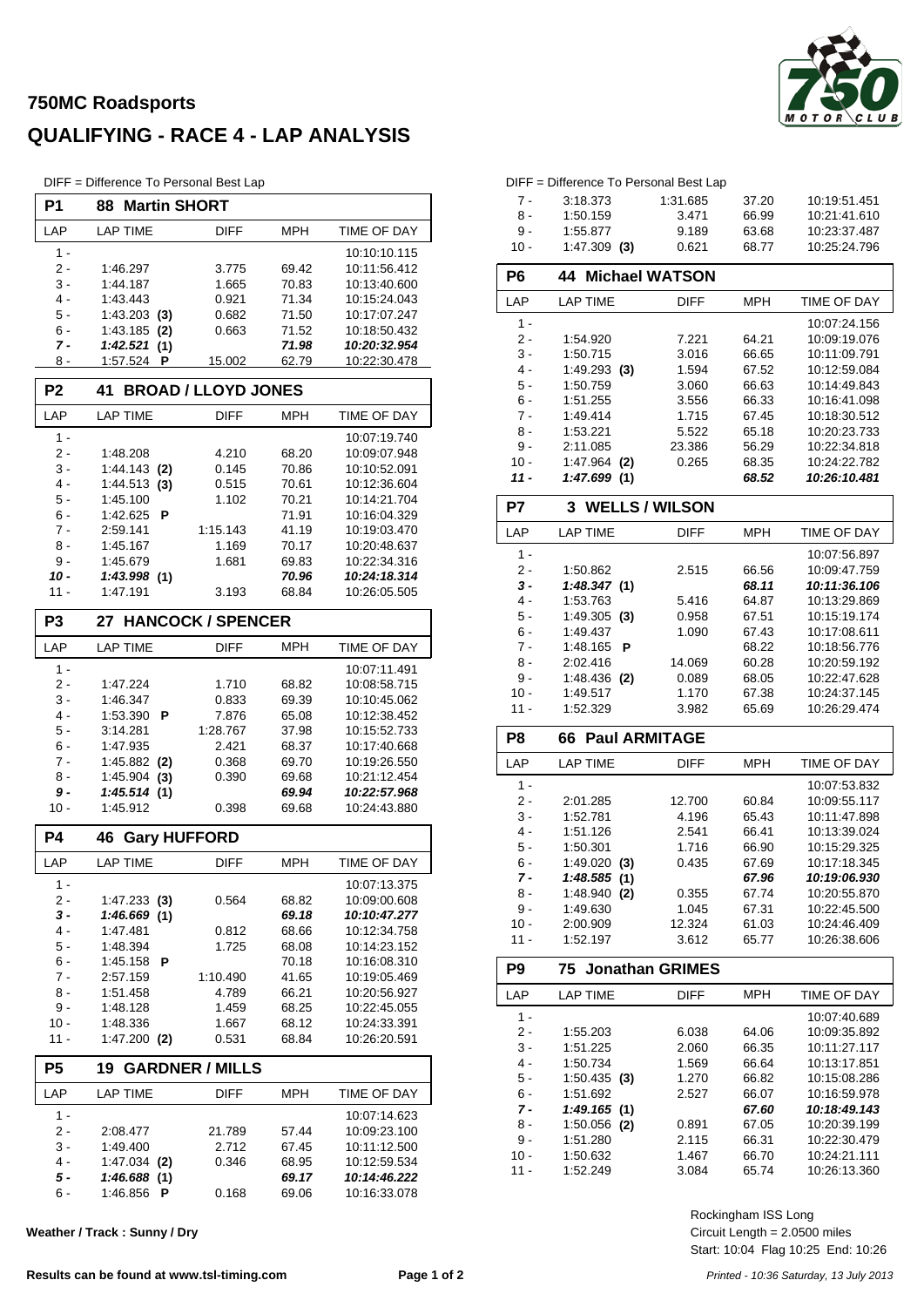### **750MC Roadsports QUALIFYING - RACE 4 - LAP ANALYSIS**

DIFF = Difference To Personal Best Lap

| <b>LAP TIME</b><br><b>MPH</b><br>LAP<br><b>DIFF</b><br>TIME OF DAY<br>$1 -$<br>10:07:36.598<br>2 -<br>1:55.370<br>3.014<br>63.96<br>10:09:31.968<br>3 -<br>10:11:29.093<br>1:57.125<br>4.769<br>63.00<br>4 -<br>10:13:30.022<br>2:00.929<br>8.573<br>61.02<br>P<br>5 -<br>3:16.409<br>5:08.765<br>23.90<br>10:18:38.787<br>6 -<br>1:52.892 (2)<br>0.536<br>65.37<br>10:20:31.679<br>7 -<br>1:52.356(1)<br>10:22:24.035<br>65.68<br>8 -<br>$1:52.935$ (3)<br>0.579<br>65.34<br>10:24:16.970<br>1:53.580<br>9 -<br>1.224<br>64.97<br>10:26:10.550<br><b>P11</b><br><b>GEAKE / HEWATT</b><br>6<br><b>MPH</b><br>LAP<br><b>LAP TIME</b><br><b>DIFF</b><br>TIME OF DAY<br>$1 -$<br>10:07:51.571<br>2 -<br>2:11.880<br>19.000<br>55.95<br>10:10:03.451<br>3 -<br>2:05.318<br>12.438<br>58.89<br>10:12:08.769<br>4 -<br>13.152<br>2:06.032<br>58.55<br>10:14:14.801<br>5 -<br>10:16:23.882<br>2:09.081<br>P<br>16.201<br>57.17<br>6 -<br>4:25.136<br>2:32.256<br>27.83<br>10:20:49.018<br>7 -<br>1:53.536 (2)<br>0.656<br>65.00<br>10:22:42.554<br>10:24:35.434<br>8 -<br>1:52.880(1)<br>65.37<br>9 -<br>63.16<br>$1:56.836$ (3)<br>3.956<br>10:26:32.270<br><b>P12</b><br>31<br><b>Craig HAMILTON</b><br>LAP<br><b>LAP TIME</b><br><b>DIFF</b><br>MPH<br><b>TIME OF DAY</b><br>$1 -$<br>10:07:59.268<br>2 -<br>1:59.917<br>6.813<br>61.54<br>10:09:59.185<br>3 -<br>1:54.259<br>1.155<br>64.59<br>10:11:53.444<br>4 -<br>1:55.656<br>2.552<br>63.80<br>10:13:49.100<br>5 -<br>1:56.919<br>3.815<br>63.12<br>10:15:46.019<br>6 -<br>1:55.047<br>1.943<br>64.14<br>10:17:41.066<br>7 -<br>1:53.807 (2)<br>0.703<br>64.84<br>10:19:34.873<br>8 -<br>1:54.961<br>1.857<br>64.19<br>10:21:29.834<br>$1:54.152$ (3)<br>10:23:23.986<br>9 -<br>1.048<br>64.65<br>10 -<br>1:53.104(1)<br>65.24<br>10:25:17.090<br><b>Nick LESTON</b><br><b>P13</b><br>72.<br>LAP<br><b>LAP TIME</b><br><b>DIFF</b><br><b>MPH</b><br>TIME OF DAY<br>$1 -$<br>10:07:23.682<br>62.39<br>2 -<br>1:58.280<br>5.147<br>10:09:21.962<br>10:11:18.263<br>3 -<br>1:56.301<br>3.168<br>63.45<br>4 -<br>1:54.881<br>1.748<br>64.24<br>10:13:13.144<br>5 -<br>1:54.079 (2)<br>64.69<br>10:15:07.223<br>0.946<br>6 -<br>1:55.495<br>2.362<br>63.89<br>10:17:02.718<br>7 -<br>1.306<br>10:18:57.157<br>1:54.439<br>64.48<br>8 -<br>1:54.186<br>1.053<br>64.63<br>10:20:51.343<br>9 -<br>1:53.133(1)<br>65.23<br>10:22:44.476<br>10 -<br>$1:54.086$ (3)<br>64.68<br>10:24:38.562<br>0.953<br>11 -<br>1:55.684<br>2.551<br>63.79<br>10:26:34.246<br><b>Alexander MORGAN</b><br><b>P14</b><br>49<br><b>LAP TIME</b><br><b>DIFF</b><br>TIME OF DAY<br>LAP<br>MPH<br>$1 -$<br>10:08:09.608<br>2 -<br>6.197<br>58.48<br>10:10:15.803<br>2:06.195<br>$3 -$<br>2:04.361<br>59.34<br>10:12:20.164<br>4.363<br>$4 -$<br>2:02.650<br>2.652<br>60.17<br>10:14:22.814 | <b>P10</b> | 55       | <b>BAGNALL / BAGNALL</b> |       |              |
|--------------------------------------------------------------------------------------------------------------------------------------------------------------------------------------------------------------------------------------------------------------------------------------------------------------------------------------------------------------------------------------------------------------------------------------------------------------------------------------------------------------------------------------------------------------------------------------------------------------------------------------------------------------------------------------------------------------------------------------------------------------------------------------------------------------------------------------------------------------------------------------------------------------------------------------------------------------------------------------------------------------------------------------------------------------------------------------------------------------------------------------------------------------------------------------------------------------------------------------------------------------------------------------------------------------------------------------------------------------------------------------------------------------------------------------------------------------------------------------------------------------------------------------------------------------------------------------------------------------------------------------------------------------------------------------------------------------------------------------------------------------------------------------------------------------------------------------------------------------------------------------------------------------------------------------------------------------------------------------------------------------------------------------------------------------------------------------------------------------------------------------------------------------------------------------------------------------------------------------------------------------------------------------------------------------------------------------------------------------------------------------------------------------------------------------------------------------------------------------------------------------------------------------------------------------------------------------------------------------------------------------------------------------------------------------------------------------------------------------------------------------------------------------------------------------|------------|----------|--------------------------|-------|--------------|
|                                                                                                                                                                                                                                                                                                                                                                                                                                                                                                                                                                                                                                                                                                                                                                                                                                                                                                                                                                                                                                                                                                                                                                                                                                                                                                                                                                                                                                                                                                                                                                                                                                                                                                                                                                                                                                                                                                                                                                                                                                                                                                                                                                                                                                                                                                                                                                                                                                                                                                                                                                                                                                                                                                                                                                                                              |            |          |                          |       |              |
|                                                                                                                                                                                                                                                                                                                                                                                                                                                                                                                                                                                                                                                                                                                                                                                                                                                                                                                                                                                                                                                                                                                                                                                                                                                                                                                                                                                                                                                                                                                                                                                                                                                                                                                                                                                                                                                                                                                                                                                                                                                                                                                                                                                                                                                                                                                                                                                                                                                                                                                                                                                                                                                                                                                                                                                                              |            |          |                          |       |              |
|                                                                                                                                                                                                                                                                                                                                                                                                                                                                                                                                                                                                                                                                                                                                                                                                                                                                                                                                                                                                                                                                                                                                                                                                                                                                                                                                                                                                                                                                                                                                                                                                                                                                                                                                                                                                                                                                                                                                                                                                                                                                                                                                                                                                                                                                                                                                                                                                                                                                                                                                                                                                                                                                                                                                                                                                              |            |          |                          |       |              |
|                                                                                                                                                                                                                                                                                                                                                                                                                                                                                                                                                                                                                                                                                                                                                                                                                                                                                                                                                                                                                                                                                                                                                                                                                                                                                                                                                                                                                                                                                                                                                                                                                                                                                                                                                                                                                                                                                                                                                                                                                                                                                                                                                                                                                                                                                                                                                                                                                                                                                                                                                                                                                                                                                                                                                                                                              |            |          |                          |       |              |
|                                                                                                                                                                                                                                                                                                                                                                                                                                                                                                                                                                                                                                                                                                                                                                                                                                                                                                                                                                                                                                                                                                                                                                                                                                                                                                                                                                                                                                                                                                                                                                                                                                                                                                                                                                                                                                                                                                                                                                                                                                                                                                                                                                                                                                                                                                                                                                                                                                                                                                                                                                                                                                                                                                                                                                                                              |            |          |                          |       |              |
|                                                                                                                                                                                                                                                                                                                                                                                                                                                                                                                                                                                                                                                                                                                                                                                                                                                                                                                                                                                                                                                                                                                                                                                                                                                                                                                                                                                                                                                                                                                                                                                                                                                                                                                                                                                                                                                                                                                                                                                                                                                                                                                                                                                                                                                                                                                                                                                                                                                                                                                                                                                                                                                                                                                                                                                                              |            |          |                          |       |              |
|                                                                                                                                                                                                                                                                                                                                                                                                                                                                                                                                                                                                                                                                                                                                                                                                                                                                                                                                                                                                                                                                                                                                                                                                                                                                                                                                                                                                                                                                                                                                                                                                                                                                                                                                                                                                                                                                                                                                                                                                                                                                                                                                                                                                                                                                                                                                                                                                                                                                                                                                                                                                                                                                                                                                                                                                              |            |          |                          |       |              |
|                                                                                                                                                                                                                                                                                                                                                                                                                                                                                                                                                                                                                                                                                                                                                                                                                                                                                                                                                                                                                                                                                                                                                                                                                                                                                                                                                                                                                                                                                                                                                                                                                                                                                                                                                                                                                                                                                                                                                                                                                                                                                                                                                                                                                                                                                                                                                                                                                                                                                                                                                                                                                                                                                                                                                                                                              |            |          |                          |       |              |
|                                                                                                                                                                                                                                                                                                                                                                                                                                                                                                                                                                                                                                                                                                                                                                                                                                                                                                                                                                                                                                                                                                                                                                                                                                                                                                                                                                                                                                                                                                                                                                                                                                                                                                                                                                                                                                                                                                                                                                                                                                                                                                                                                                                                                                                                                                                                                                                                                                                                                                                                                                                                                                                                                                                                                                                                              |            |          |                          |       |              |
|                                                                                                                                                                                                                                                                                                                                                                                                                                                                                                                                                                                                                                                                                                                                                                                                                                                                                                                                                                                                                                                                                                                                                                                                                                                                                                                                                                                                                                                                                                                                                                                                                                                                                                                                                                                                                                                                                                                                                                                                                                                                                                                                                                                                                                                                                                                                                                                                                                                                                                                                                                                                                                                                                                                                                                                                              |            |          |                          |       |              |
|                                                                                                                                                                                                                                                                                                                                                                                                                                                                                                                                                                                                                                                                                                                                                                                                                                                                                                                                                                                                                                                                                                                                                                                                                                                                                                                                                                                                                                                                                                                                                                                                                                                                                                                                                                                                                                                                                                                                                                                                                                                                                                                                                                                                                                                                                                                                                                                                                                                                                                                                                                                                                                                                                                                                                                                                              |            |          |                          |       |              |
|                                                                                                                                                                                                                                                                                                                                                                                                                                                                                                                                                                                                                                                                                                                                                                                                                                                                                                                                                                                                                                                                                                                                                                                                                                                                                                                                                                                                                                                                                                                                                                                                                                                                                                                                                                                                                                                                                                                                                                                                                                                                                                                                                                                                                                                                                                                                                                                                                                                                                                                                                                                                                                                                                                                                                                                                              |            |          |                          |       |              |
|                                                                                                                                                                                                                                                                                                                                                                                                                                                                                                                                                                                                                                                                                                                                                                                                                                                                                                                                                                                                                                                                                                                                                                                                                                                                                                                                                                                                                                                                                                                                                                                                                                                                                                                                                                                                                                                                                                                                                                                                                                                                                                                                                                                                                                                                                                                                                                                                                                                                                                                                                                                                                                                                                                                                                                                                              |            |          |                          |       |              |
|                                                                                                                                                                                                                                                                                                                                                                                                                                                                                                                                                                                                                                                                                                                                                                                                                                                                                                                                                                                                                                                                                                                                                                                                                                                                                                                                                                                                                                                                                                                                                                                                                                                                                                                                                                                                                                                                                                                                                                                                                                                                                                                                                                                                                                                                                                                                                                                                                                                                                                                                                                                                                                                                                                                                                                                                              |            |          |                          |       |              |
|                                                                                                                                                                                                                                                                                                                                                                                                                                                                                                                                                                                                                                                                                                                                                                                                                                                                                                                                                                                                                                                                                                                                                                                                                                                                                                                                                                                                                                                                                                                                                                                                                                                                                                                                                                                                                                                                                                                                                                                                                                                                                                                                                                                                                                                                                                                                                                                                                                                                                                                                                                                                                                                                                                                                                                                                              |            |          |                          |       |              |
|                                                                                                                                                                                                                                                                                                                                                                                                                                                                                                                                                                                                                                                                                                                                                                                                                                                                                                                                                                                                                                                                                                                                                                                                                                                                                                                                                                                                                                                                                                                                                                                                                                                                                                                                                                                                                                                                                                                                                                                                                                                                                                                                                                                                                                                                                                                                                                                                                                                                                                                                                                                                                                                                                                                                                                                                              |            |          |                          |       |              |
|                                                                                                                                                                                                                                                                                                                                                                                                                                                                                                                                                                                                                                                                                                                                                                                                                                                                                                                                                                                                                                                                                                                                                                                                                                                                                                                                                                                                                                                                                                                                                                                                                                                                                                                                                                                                                                                                                                                                                                                                                                                                                                                                                                                                                                                                                                                                                                                                                                                                                                                                                                                                                                                                                                                                                                                                              |            |          |                          |       |              |
|                                                                                                                                                                                                                                                                                                                                                                                                                                                                                                                                                                                                                                                                                                                                                                                                                                                                                                                                                                                                                                                                                                                                                                                                                                                                                                                                                                                                                                                                                                                                                                                                                                                                                                                                                                                                                                                                                                                                                                                                                                                                                                                                                                                                                                                                                                                                                                                                                                                                                                                                                                                                                                                                                                                                                                                                              |            |          |                          |       |              |
|                                                                                                                                                                                                                                                                                                                                                                                                                                                                                                                                                                                                                                                                                                                                                                                                                                                                                                                                                                                                                                                                                                                                                                                                                                                                                                                                                                                                                                                                                                                                                                                                                                                                                                                                                                                                                                                                                                                                                                                                                                                                                                                                                                                                                                                                                                                                                                                                                                                                                                                                                                                                                                                                                                                                                                                                              |            |          |                          |       |              |
|                                                                                                                                                                                                                                                                                                                                                                                                                                                                                                                                                                                                                                                                                                                                                                                                                                                                                                                                                                                                                                                                                                                                                                                                                                                                                                                                                                                                                                                                                                                                                                                                                                                                                                                                                                                                                                                                                                                                                                                                                                                                                                                                                                                                                                                                                                                                                                                                                                                                                                                                                                                                                                                                                                                                                                                                              |            |          |                          |       |              |
|                                                                                                                                                                                                                                                                                                                                                                                                                                                                                                                                                                                                                                                                                                                                                                                                                                                                                                                                                                                                                                                                                                                                                                                                                                                                                                                                                                                                                                                                                                                                                                                                                                                                                                                                                                                                                                                                                                                                                                                                                                                                                                                                                                                                                                                                                                                                                                                                                                                                                                                                                                                                                                                                                                                                                                                                              |            |          |                          |       |              |
|                                                                                                                                                                                                                                                                                                                                                                                                                                                                                                                                                                                                                                                                                                                                                                                                                                                                                                                                                                                                                                                                                                                                                                                                                                                                                                                                                                                                                                                                                                                                                                                                                                                                                                                                                                                                                                                                                                                                                                                                                                                                                                                                                                                                                                                                                                                                                                                                                                                                                                                                                                                                                                                                                                                                                                                                              |            |          |                          |       |              |
|                                                                                                                                                                                                                                                                                                                                                                                                                                                                                                                                                                                                                                                                                                                                                                                                                                                                                                                                                                                                                                                                                                                                                                                                                                                                                                                                                                                                                                                                                                                                                                                                                                                                                                                                                                                                                                                                                                                                                                                                                                                                                                                                                                                                                                                                                                                                                                                                                                                                                                                                                                                                                                                                                                                                                                                                              |            |          |                          |       |              |
|                                                                                                                                                                                                                                                                                                                                                                                                                                                                                                                                                                                                                                                                                                                                                                                                                                                                                                                                                                                                                                                                                                                                                                                                                                                                                                                                                                                                                                                                                                                                                                                                                                                                                                                                                                                                                                                                                                                                                                                                                                                                                                                                                                                                                                                                                                                                                                                                                                                                                                                                                                                                                                                                                                                                                                                                              |            |          |                          |       |              |
|                                                                                                                                                                                                                                                                                                                                                                                                                                                                                                                                                                                                                                                                                                                                                                                                                                                                                                                                                                                                                                                                                                                                                                                                                                                                                                                                                                                                                                                                                                                                                                                                                                                                                                                                                                                                                                                                                                                                                                                                                                                                                                                                                                                                                                                                                                                                                                                                                                                                                                                                                                                                                                                                                                                                                                                                              |            |          |                          |       |              |
|                                                                                                                                                                                                                                                                                                                                                                                                                                                                                                                                                                                                                                                                                                                                                                                                                                                                                                                                                                                                                                                                                                                                                                                                                                                                                                                                                                                                                                                                                                                                                                                                                                                                                                                                                                                                                                                                                                                                                                                                                                                                                                                                                                                                                                                                                                                                                                                                                                                                                                                                                                                                                                                                                                                                                                                                              |            |          |                          |       |              |
|                                                                                                                                                                                                                                                                                                                                                                                                                                                                                                                                                                                                                                                                                                                                                                                                                                                                                                                                                                                                                                                                                                                                                                                                                                                                                                                                                                                                                                                                                                                                                                                                                                                                                                                                                                                                                                                                                                                                                                                                                                                                                                                                                                                                                                                                                                                                                                                                                                                                                                                                                                                                                                                                                                                                                                                                              |            |          |                          |       |              |
|                                                                                                                                                                                                                                                                                                                                                                                                                                                                                                                                                                                                                                                                                                                                                                                                                                                                                                                                                                                                                                                                                                                                                                                                                                                                                                                                                                                                                                                                                                                                                                                                                                                                                                                                                                                                                                                                                                                                                                                                                                                                                                                                                                                                                                                                                                                                                                                                                                                                                                                                                                                                                                                                                                                                                                                                              |            |          |                          |       |              |
|                                                                                                                                                                                                                                                                                                                                                                                                                                                                                                                                                                                                                                                                                                                                                                                                                                                                                                                                                                                                                                                                                                                                                                                                                                                                                                                                                                                                                                                                                                                                                                                                                                                                                                                                                                                                                                                                                                                                                                                                                                                                                                                                                                                                                                                                                                                                                                                                                                                                                                                                                                                                                                                                                                                                                                                                              |            |          |                          |       |              |
|                                                                                                                                                                                                                                                                                                                                                                                                                                                                                                                                                                                                                                                                                                                                                                                                                                                                                                                                                                                                                                                                                                                                                                                                                                                                                                                                                                                                                                                                                                                                                                                                                                                                                                                                                                                                                                                                                                                                                                                                                                                                                                                                                                                                                                                                                                                                                                                                                                                                                                                                                                                                                                                                                                                                                                                                              |            |          |                          |       |              |
|                                                                                                                                                                                                                                                                                                                                                                                                                                                                                                                                                                                                                                                                                                                                                                                                                                                                                                                                                                                                                                                                                                                                                                                                                                                                                                                                                                                                                                                                                                                                                                                                                                                                                                                                                                                                                                                                                                                                                                                                                                                                                                                                                                                                                                                                                                                                                                                                                                                                                                                                                                                                                                                                                                                                                                                                              |            |          |                          |       |              |
|                                                                                                                                                                                                                                                                                                                                                                                                                                                                                                                                                                                                                                                                                                                                                                                                                                                                                                                                                                                                                                                                                                                                                                                                                                                                                                                                                                                                                                                                                                                                                                                                                                                                                                                                                                                                                                                                                                                                                                                                                                                                                                                                                                                                                                                                                                                                                                                                                                                                                                                                                                                                                                                                                                                                                                                                              |            |          |                          |       |              |
|                                                                                                                                                                                                                                                                                                                                                                                                                                                                                                                                                                                                                                                                                                                                                                                                                                                                                                                                                                                                                                                                                                                                                                                                                                                                                                                                                                                                                                                                                                                                                                                                                                                                                                                                                                                                                                                                                                                                                                                                                                                                                                                                                                                                                                                                                                                                                                                                                                                                                                                                                                                                                                                                                                                                                                                                              |            |          |                          |       |              |
|                                                                                                                                                                                                                                                                                                                                                                                                                                                                                                                                                                                                                                                                                                                                                                                                                                                                                                                                                                                                                                                                                                                                                                                                                                                                                                                                                                                                                                                                                                                                                                                                                                                                                                                                                                                                                                                                                                                                                                                                                                                                                                                                                                                                                                                                                                                                                                                                                                                                                                                                                                                                                                                                                                                                                                                                              |            |          |                          |       |              |
|                                                                                                                                                                                                                                                                                                                                                                                                                                                                                                                                                                                                                                                                                                                                                                                                                                                                                                                                                                                                                                                                                                                                                                                                                                                                                                                                                                                                                                                                                                                                                                                                                                                                                                                                                                                                                                                                                                                                                                                                                                                                                                                                                                                                                                                                                                                                                                                                                                                                                                                                                                                                                                                                                                                                                                                                              |            |          |                          |       |              |
|                                                                                                                                                                                                                                                                                                                                                                                                                                                                                                                                                                                                                                                                                                                                                                                                                                                                                                                                                                                                                                                                                                                                                                                                                                                                                                                                                                                                                                                                                                                                                                                                                                                                                                                                                                                                                                                                                                                                                                                                                                                                                                                                                                                                                                                                                                                                                                                                                                                                                                                                                                                                                                                                                                                                                                                                              |            |          |                          |       |              |
|                                                                                                                                                                                                                                                                                                                                                                                                                                                                                                                                                                                                                                                                                                                                                                                                                                                                                                                                                                                                                                                                                                                                                                                                                                                                                                                                                                                                                                                                                                                                                                                                                                                                                                                                                                                                                                                                                                                                                                                                                                                                                                                                                                                                                                                                                                                                                                                                                                                                                                                                                                                                                                                                                                                                                                                                              |            |          |                          |       |              |
|                                                                                                                                                                                                                                                                                                                                                                                                                                                                                                                                                                                                                                                                                                                                                                                                                                                                                                                                                                                                                                                                                                                                                                                                                                                                                                                                                                                                                                                                                                                                                                                                                                                                                                                                                                                                                                                                                                                                                                                                                                                                                                                                                                                                                                                                                                                                                                                                                                                                                                                                                                                                                                                                                                                                                                                                              |            |          |                          |       |              |
|                                                                                                                                                                                                                                                                                                                                                                                                                                                                                                                                                                                                                                                                                                                                                                                                                                                                                                                                                                                                                                                                                                                                                                                                                                                                                                                                                                                                                                                                                                                                                                                                                                                                                                                                                                                                                                                                                                                                                                                                                                                                                                                                                                                                                                                                                                                                                                                                                                                                                                                                                                                                                                                                                                                                                                                                              |            |          |                          |       |              |
|                                                                                                                                                                                                                                                                                                                                                                                                                                                                                                                                                                                                                                                                                                                                                                                                                                                                                                                                                                                                                                                                                                                                                                                                                                                                                                                                                                                                                                                                                                                                                                                                                                                                                                                                                                                                                                                                                                                                                                                                                                                                                                                                                                                                                                                                                                                                                                                                                                                                                                                                                                                                                                                                                                                                                                                                              |            |          |                          |       |              |
|                                                                                                                                                                                                                                                                                                                                                                                                                                                                                                                                                                                                                                                                                                                                                                                                                                                                                                                                                                                                                                                                                                                                                                                                                                                                                                                                                                                                                                                                                                                                                                                                                                                                                                                                                                                                                                                                                                                                                                                                                                                                                                                                                                                                                                                                                                                                                                                                                                                                                                                                                                                                                                                                                                                                                                                                              |            |          |                          |       |              |
|                                                                                                                                                                                                                                                                                                                                                                                                                                                                                                                                                                                                                                                                                                                                                                                                                                                                                                                                                                                                                                                                                                                                                                                                                                                                                                                                                                                                                                                                                                                                                                                                                                                                                                                                                                                                                                                                                                                                                                                                                                                                                                                                                                                                                                                                                                                                                                                                                                                                                                                                                                                                                                                                                                                                                                                                              |            |          |                          |       |              |
|                                                                                                                                                                                                                                                                                                                                                                                                                                                                                                                                                                                                                                                                                                                                                                                                                                                                                                                                                                                                                                                                                                                                                                                                                                                                                                                                                                                                                                                                                                                                                                                                                                                                                                                                                                                                                                                                                                                                                                                                                                                                                                                                                                                                                                                                                                                                                                                                                                                                                                                                                                                                                                                                                                                                                                                                              |            |          |                          |       |              |
|                                                                                                                                                                                                                                                                                                                                                                                                                                                                                                                                                                                                                                                                                                                                                                                                                                                                                                                                                                                                                                                                                                                                                                                                                                                                                                                                                                                                                                                                                                                                                                                                                                                                                                                                                                                                                                                                                                                                                                                                                                                                                                                                                                                                                                                                                                                                                                                                                                                                                                                                                                                                                                                                                                                                                                                                              |            |          |                          |       |              |
|                                                                                                                                                                                                                                                                                                                                                                                                                                                                                                                                                                                                                                                                                                                                                                                                                                                                                                                                                                                                                                                                                                                                                                                                                                                                                                                                                                                                                                                                                                                                                                                                                                                                                                                                                                                                                                                                                                                                                                                                                                                                                                                                                                                                                                                                                                                                                                                                                                                                                                                                                                                                                                                                                                                                                                                                              |            |          |                          |       |              |
|                                                                                                                                                                                                                                                                                                                                                                                                                                                                                                                                                                                                                                                                                                                                                                                                                                                                                                                                                                                                                                                                                                                                                                                                                                                                                                                                                                                                                                                                                                                                                                                                                                                                                                                                                                                                                                                                                                                                                                                                                                                                                                                                                                                                                                                                                                                                                                                                                                                                                                                                                                                                                                                                                                                                                                                                              |            |          |                          |       |              |
|                                                                                                                                                                                                                                                                                                                                                                                                                                                                                                                                                                                                                                                                                                                                                                                                                                                                                                                                                                                                                                                                                                                                                                                                                                                                                                                                                                                                                                                                                                                                                                                                                                                                                                                                                                                                                                                                                                                                                                                                                                                                                                                                                                                                                                                                                                                                                                                                                                                                                                                                                                                                                                                                                                                                                                                                              |            |          |                          |       |              |
|                                                                                                                                                                                                                                                                                                                                                                                                                                                                                                                                                                                                                                                                                                                                                                                                                                                                                                                                                                                                                                                                                                                                                                                                                                                                                                                                                                                                                                                                                                                                                                                                                                                                                                                                                                                                                                                                                                                                                                                                                                                                                                                                                                                                                                                                                                                                                                                                                                                                                                                                                                                                                                                                                                                                                                                                              |            |          |                          |       |              |
|                                                                                                                                                                                                                                                                                                                                                                                                                                                                                                                                                                                                                                                                                                                                                                                                                                                                                                                                                                                                                                                                                                                                                                                                                                                                                                                                                                                                                                                                                                                                                                                                                                                                                                                                                                                                                                                                                                                                                                                                                                                                                                                                                                                                                                                                                                                                                                                                                                                                                                                                                                                                                                                                                                                                                                                                              |            |          |                          |       |              |
|                                                                                                                                                                                                                                                                                                                                                                                                                                                                                                                                                                                                                                                                                                                                                                                                                                                                                                                                                                                                                                                                                                                                                                                                                                                                                                                                                                                                                                                                                                                                                                                                                                                                                                                                                                                                                                                                                                                                                                                                                                                                                                                                                                                                                                                                                                                                                                                                                                                                                                                                                                                                                                                                                                                                                                                                              |            |          |                          |       |              |
|                                                                                                                                                                                                                                                                                                                                                                                                                                                                                                                                                                                                                                                                                                                                                                                                                                                                                                                                                                                                                                                                                                                                                                                                                                                                                                                                                                                                                                                                                                                                                                                                                                                                                                                                                                                                                                                                                                                                                                                                                                                                                                                                                                                                                                                                                                                                                                                                                                                                                                                                                                                                                                                                                                                                                                                                              |            |          |                          |       |              |
|                                                                                                                                                                                                                                                                                                                                                                                                                                                                                                                                                                                                                                                                                                                                                                                                                                                                                                                                                                                                                                                                                                                                                                                                                                                                                                                                                                                                                                                                                                                                                                                                                                                                                                                                                                                                                                                                                                                                                                                                                                                                                                                                                                                                                                                                                                                                                                                                                                                                                                                                                                                                                                                                                                                                                                                                              | 5 -        | 2:04.018 | 4.020                    | 59.50 | 10:16:26.832 |

**Weather / Track : Sunny / Dry**



|        | DIFF = Difference To Personal Best Lap |       |       |              |
|--------|----------------------------------------|-------|-------|--------------|
| 8 -    | 2:02.483                               | 2.485 | 60.25 | 10:22:33.647 |
| 9 -    | 1:59.998(1)                            |       | 61.50 | 10:24:33.645 |
| $10 -$ | $2:00.138$ (2)                         | 0.140 | 61.42 | 10:26:33.783 |

| <b>P15</b> | <b>30 HOUGHAM / RUTHERFORD</b> |             |            |              |
|------------|--------------------------------|-------------|------------|--------------|
| LAP        | LAP TIME                       | <b>DIFF</b> | <b>MPH</b> | TIME OF DAY  |
| 1 -        |                                |             |            | 10:07:50.175 |
| $2 -$      | 2:09.072                       | 8.030       | 57.17      | 10:09:59.247 |
| $3 -$      | 2:07.045                       | 6.003       | 58.08      | 10:12:06.292 |
| $4 -$      | 2:07.305                       | 6.263       | 57.97      | 10:14:13.597 |
| 5 -        | 2:06.556<br>(3)                | 5.514       | 58.31      | 10:16:20.153 |
| $6 -$      | 2:02.506<br>Р                  | 1.464       | 60.24      | 10:18:22.659 |
| $7 -$      | 3:33.434                       | 1:32.392    | 34.57      | 10:21:56.093 |
| 8 -        | 2:02.840<br>(2)                | 1.798       | 60.07      | 10:23:58.933 |
| 9 -        | 2:01.042                       |             | 60.97      | 10:25:59.975 |

Start: 10:04 Flag 10:25 End: 10:26 Circuit Length = 2.0500 miles Rockingham ISS Long

6 - 2:02.186 2.188 10:18:29.018 60.39 7 - 2:02.146 2.148 10:20:31.164 **(3)** 60.41 ٦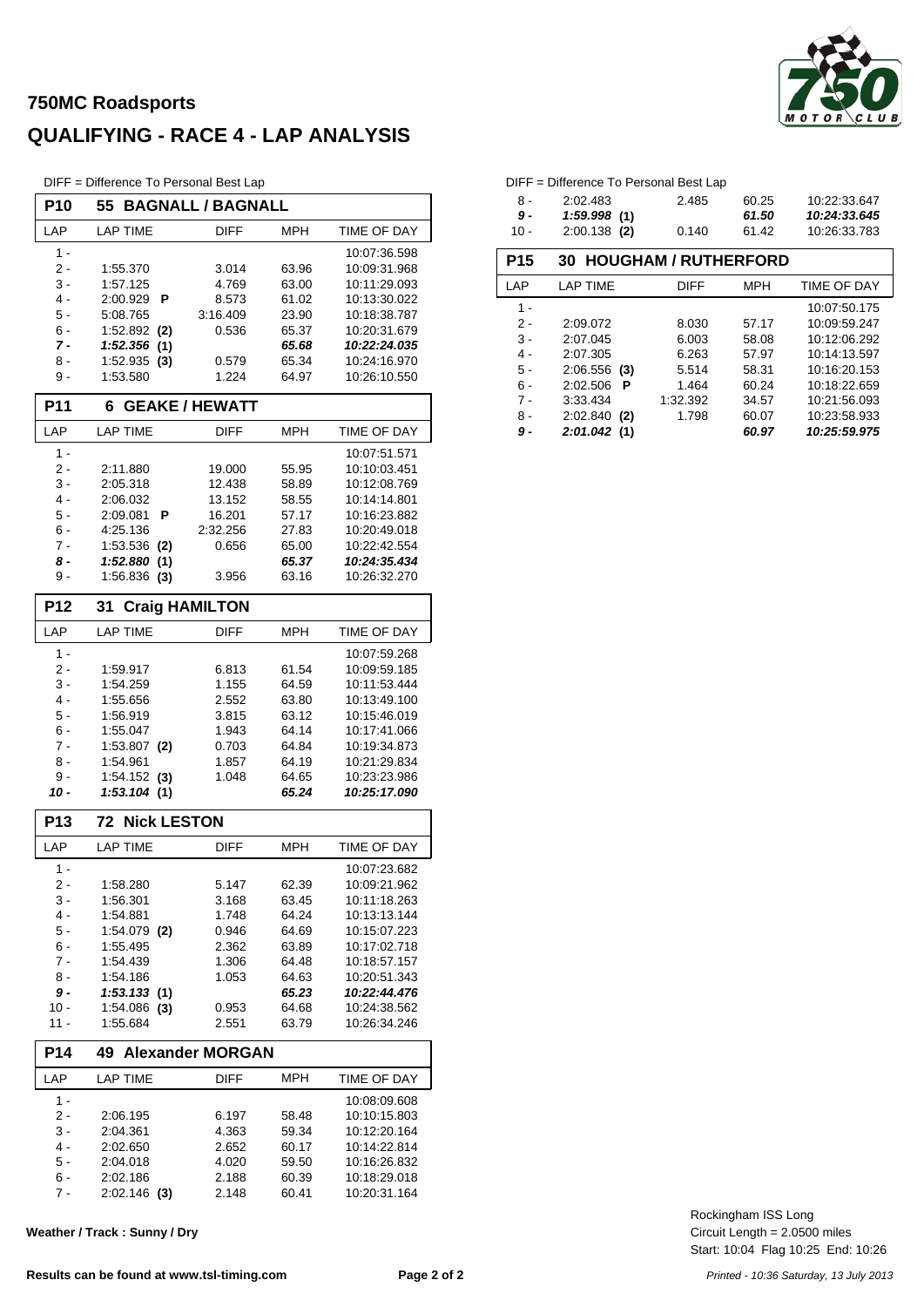

### **750MC Roadsports RACE 4 - GRID**



**Results can be found at www.tsl-timing.com** *Printed - 10:35 Saturday, 13 July 2013*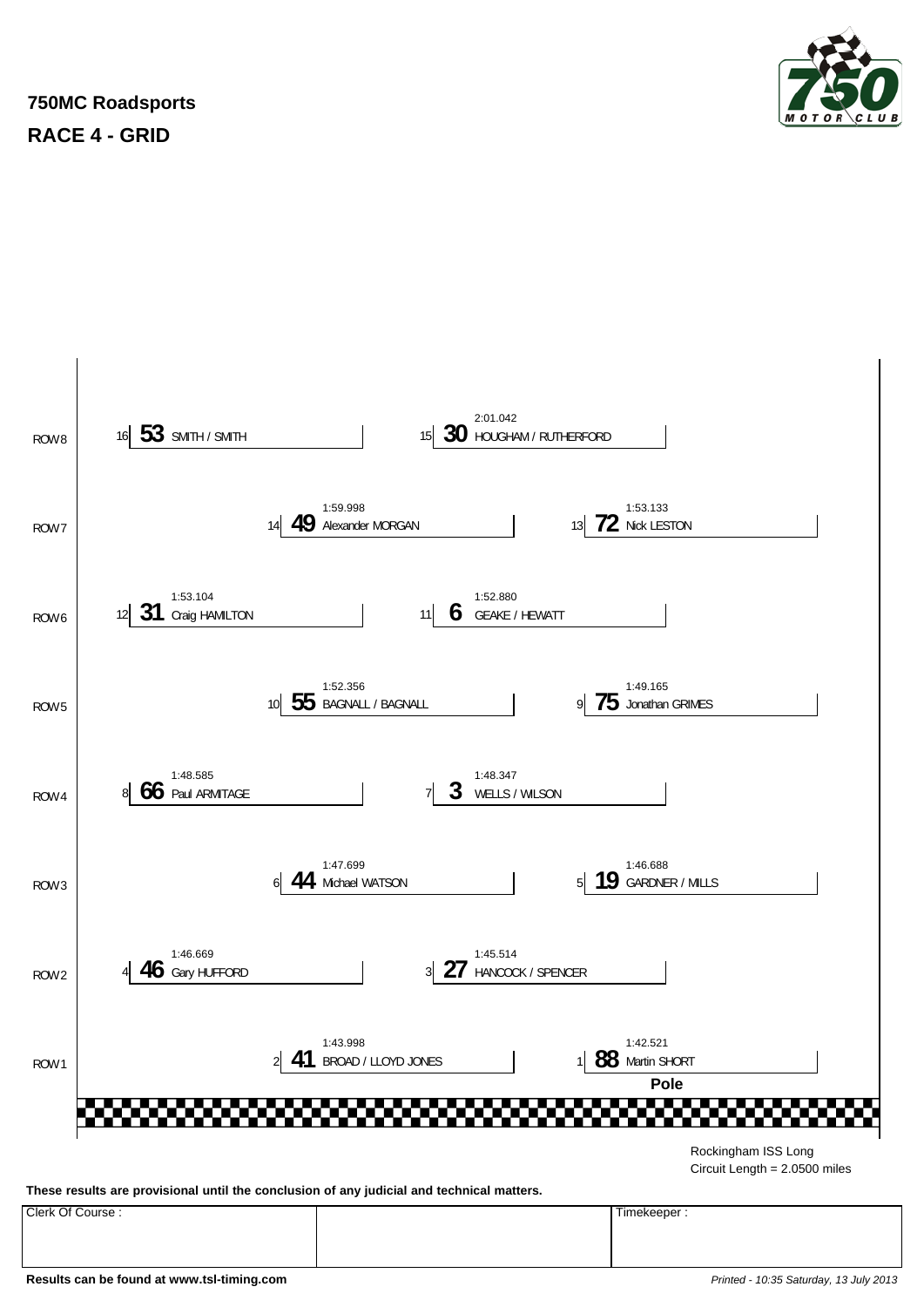### **750MC Roadsports RACE 4 - CLASSIFICATION**



| <b>POS</b> | <b>NO</b> | CL           | <b>PIC NAME</b>          | <b>ENTRY</b>             | <b>LAPS</b> | <b>TIME</b> | GAP      | <b>DIFF</b> | <b>MPH</b> | <b>BEST</b> | ON   |
|------------|-----------|--------------|--------------------------|--------------------------|-------------|-------------|----------|-------------|------------|-------------|------|
|            | 88        | B            | 1 Martin SHORT           | Toyota GT86              | 25          | 45:30.916   |          |             | 67.55      | 1:44.266    | 11   |
| 2          | 41        | Β            | 2 BROAD / LLOYD JONES    | VW Corrado VR6           | 25          | 45:39.459   | 8.543    | 8.543       | 67.34      | 1:44.577    | 3    |
| 3          | 19        | B            | 3 GARDNER / MILLS        | Ginetta G27              | 25          | 46:18.407   | 47.491   | 38.948      | 66.40      | 1:46.147    | 19   |
| 4          | 46        | C            | 1 Gary HUFFORD           | Mazda MX5 MK1            | 25          | 46:48.373   | 1:17.457 | 29.966      | 65.69      | 1:47.730    | - 17 |
| 5          | 75        | C            | 2 Jonathan GRIMES        | Toyota MR2 Roadster      | 25          | 47:11.178   | 1:40.262 | 22.805      | 65.16      | 1:48.458    | -20  |
| 6          | 53        | Β            | 4 SMITH / SMITH          | Ginetta G20              | 24          | 46:25.757   | 1 Lap    | 1 Lap       | 63.58      | 1:47.834    | 11   |
|            | 3         | C            | 3 WELLS / WILSON         | Toyota MR2               | 24          | 46:33.698   | 1 Lap    | 7.941       | 63.39      | 1:48.008    | -10  |
| 8          | 31        | C            | 4 Craig HAMILTON         | Toyota MR2 Roadster      | 24          | 47:19.356   | 1 Lap    | 45.658      | 62.38      | 1:51.406    | 19   |
| 9          | 72        | C            | 5 Nick LESTON            | Porsche 911              | 24          | 47:21.627   | 1 Lap    | 2.271       | 62.33      | 1:51.787    | 19   |
| 10         | 27        | $\mathsf{C}$ | 6 HANCOCK / SPENCER      | Honda CRX                | 23          | 42:46.926   | 2 Laps   | 1 Lap       | 66.12      | 1:46.220    | 19   |
| 11         | 55        | C            | 7 BAGNALL / BAGNALL      | Toyota MR2 MK1           | 23          | 46:13.788   | 2 Laps   | 3:26.862    | 61.19      | 1:53.427    | 16   |
| 12         | 6         | C            | 8 GEAKE / HEWATT         | <b>MGF</b>               | 22          | 45:45.011   | 3 Laps   | 1 Lap       | 59.14      | 1:52.666    | 5    |
| 13         | 49        | C            | 9 Alexander MORGAN       | Mazda MX5                | 22          | 46:11.318   | 3 Laps   | 26.307      | 58.58      | 1:59.723    | 15   |
| 14         | 30        | C            | 10 HOUGHAM / RUTHERFORD  | Toyota MR2 MK2           | 22          | 46:32.295   | 3 Laps   | 20.977      | 58.14      | 1:58.227    | 21   |
| 15         | 66        | C            | 11 Paul ARMITAGE         | Honda Integra DC2 Type R | 20          | 37:59.922   | 5 Laps   | 2 Laps      | 64.73      | 1:48.094    | 8    |
|            |           |              |                          | <b>NOT CLASSIFIED</b>    |             |             |          |             |            |             |      |
| NC         | 44        | B            | <b>Michael WATSON</b>    | <b>Lotus Elise</b>       | 11          | 20:06.518   | 14 Laps  | 9 Laps      | 67.28      | 1:47.779    | -5   |
|            |           |              |                          | <b>FASTEST LAP</b>       |             |             |          |             |            |             |      |
|            | 88        | B            | <b>Martin SHORT</b>      | Toyota GT86              | 11          | 1:44.266    |          | 70.78 mph   |            | 113.91 kph  |      |
|            | 27        | C            | <b>HANCOCK / SPENCER</b> | Honda CRX                | 19          | 1:46.220    |          | 69.47 mph   |            | 111.81 kph  |      |

**Weather / Track : Sunny / Dry**

These results are provisional until the conclusion of any judicial and technical matters. Start: 13:57 Flag 14:42 End: 14:44

Clerk Of Course : Timekeeper :

Circuit Length = 2.0500 miles Rockingham ISS Long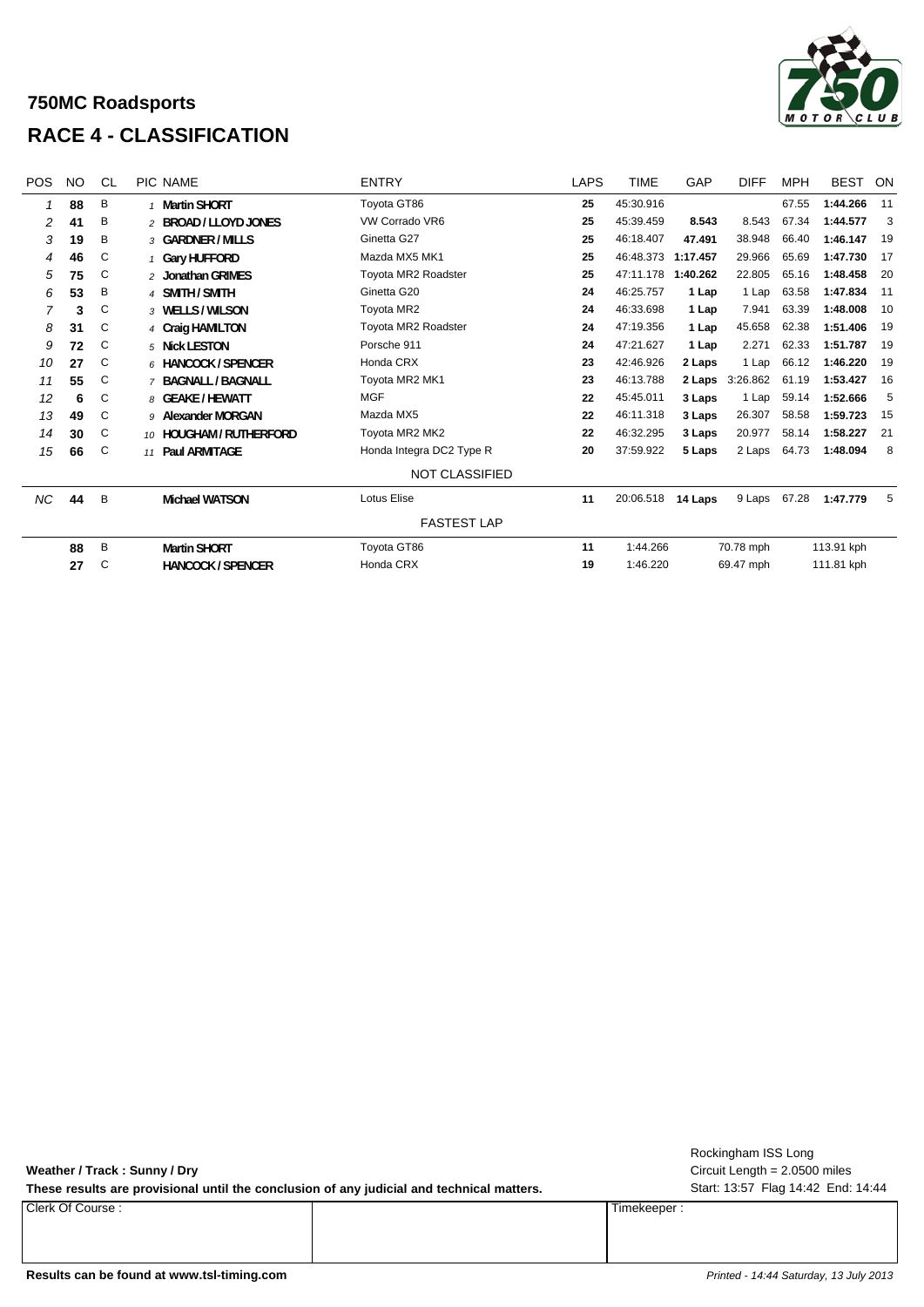|     | LAP <sub>1</sub> |                 |     | LAP <sub>2</sub> |                 |           | LAP <sub>3</sub> |                 |     | LAP <sub>4</sub> |                 |           | LAP <sub>5</sub> |                 |
|-----|------------------|-----------------|-----|------------------|-----------------|-----------|------------------|-----------------|-----|------------------|-----------------|-----------|------------------|-----------------|
| NO. | <b>BEHIND</b>    | <b>LAP TIME</b> | NO. | <b>BEHIND</b>    | <b>LAP TIME</b> | <b>NO</b> | <b>BEHIND</b>    | <b>LAP TIME</b> | NO. | <b>BEHIND</b>    | <b>LAP TIME</b> | <b>NO</b> | <b>BEHIND</b>    | <b>LAP TIME</b> |
| 41  |                  | 1:52.259        | 41  |                  | 1:44.872        | 41        |                  | 1:44.577        | 41  |                  | 1:45.306        | 41        |                  | 1:45.609        |
| 88  | 3.225            | 1:55.484        | 88  | 4.267            | 1:45.914        | 88        | 5.614            | 1:45.924        | 88  | 6.219            | 1:45.911        | 88        | 4.920            | 1:44.310        |
| 44  | 4.791            | 1:57.050        | 44  | 8.316            | 1:48.397        | 44        | 12.727           | 1:48.988        | 19  | 15.863           | 1:47.662        | 19        | 17.582           | 1:47.328        |
| 27  | 5.679            | 1:57.938        | 19  | 8.913            | 1:47.799        | 19        | 13.507           | 1:49.171        | 44  | 17.677           | 1:50.256        | 44        | 19.847           | 1:47.779        |
| 19  | 5.986            | 1:58.245        | 27  | 9.845            | 1:49.038        | 27        | 14.211           | 1:48.943        | 27  | 18.912           | 1:50.007        | 27        | 20.512           | 1:47.209        |
| 3   | 7.855            | 2:00.114        | 3   | 12.617           | 1:49.634        | 3         | 16.560           | 1:48.520        | 3   | 20.989           | 1:49.735        | 46        | 24.574           | 1:48.567        |
| 75  | 8.186            | 2:00.445        | 75  | 12.805           | 1:49.491        | 75        | 17.327           | 1:49.099        | 46  | 21.616           | 1:49.151        | 66        | 25.343           | 1:48.574        |
| 46  | 8.720            | 2:00.979        | 46  | 13.348           | 1:49.500        | 46        | 17.771           | 1:49.000        | 75  | 22.234           | 1:50.213        | 75        | 26.688           | 1:50.063        |
| 66  | 8.886            | 2:01.145        | 66  | 13.502           | 1:49.488        | 66        | 18.302           | 1:49.377        | 66  | 22.378           | 1:49.382        | 3         | 27.794           | 1:52.414        |
| 6   | 10.989           | 2:03.248        | 6   | 18.868           | 1:52.751        | 6         | 28.182           | 1:53.891        | 6   | 35.961           | 1:53.085        | 6         | 43.018           | 1:52.666        |
| 72  | 11.871           | 2:04.130        | 72  | 21.432           | 1:54.433        | 72        | 31.011           | 1:54.156        | 72  | 40.612           | 1:54.907        | 72        | 49.908           | 1:54.905        |
| 31  | 13.683           | 2:05.942        | 31  | 22.852           | 1:54.041        | 31        | 32.025           | 1:53.750        | 31  | 41.191           | 1:54.472        | 31        | 50.509           | 1:54.927        |
| 55  | 15.388           | 2:07.647        | 55  | 24.569           | 1:54.053        | 55        | 34.083           | 1:54.091        | 55  | 42.864           | 1:54.087        | 55        | 52.083           | 1:54.828        |
| 53  | 15.686           | 2:07.945        | 53  | 27.238           | 1:56.424        | 53        | 40.876           | 1:58.215        | 53  | 52.782           | 1:57.212        | 53        | 1:04.218         | 1:57.045        |
| 30  | 21.329           | 2:13.588        | 30  | 38.549           | 2:02.092        | 30        | 54.950           | 2:00.978        | 30  | 1:10.921         | 2:01.277        | 30        | 1:26.559         | 2:01.247        |
| 49  | 22.335           | 2:14.594        | 49  | 39.733           | 2:02.270        | 49        | 57.016           | 2:01.860        | 49  | 1:12.129         | 2:00.419        | 49        | 1:28.900         | 2:02.380        |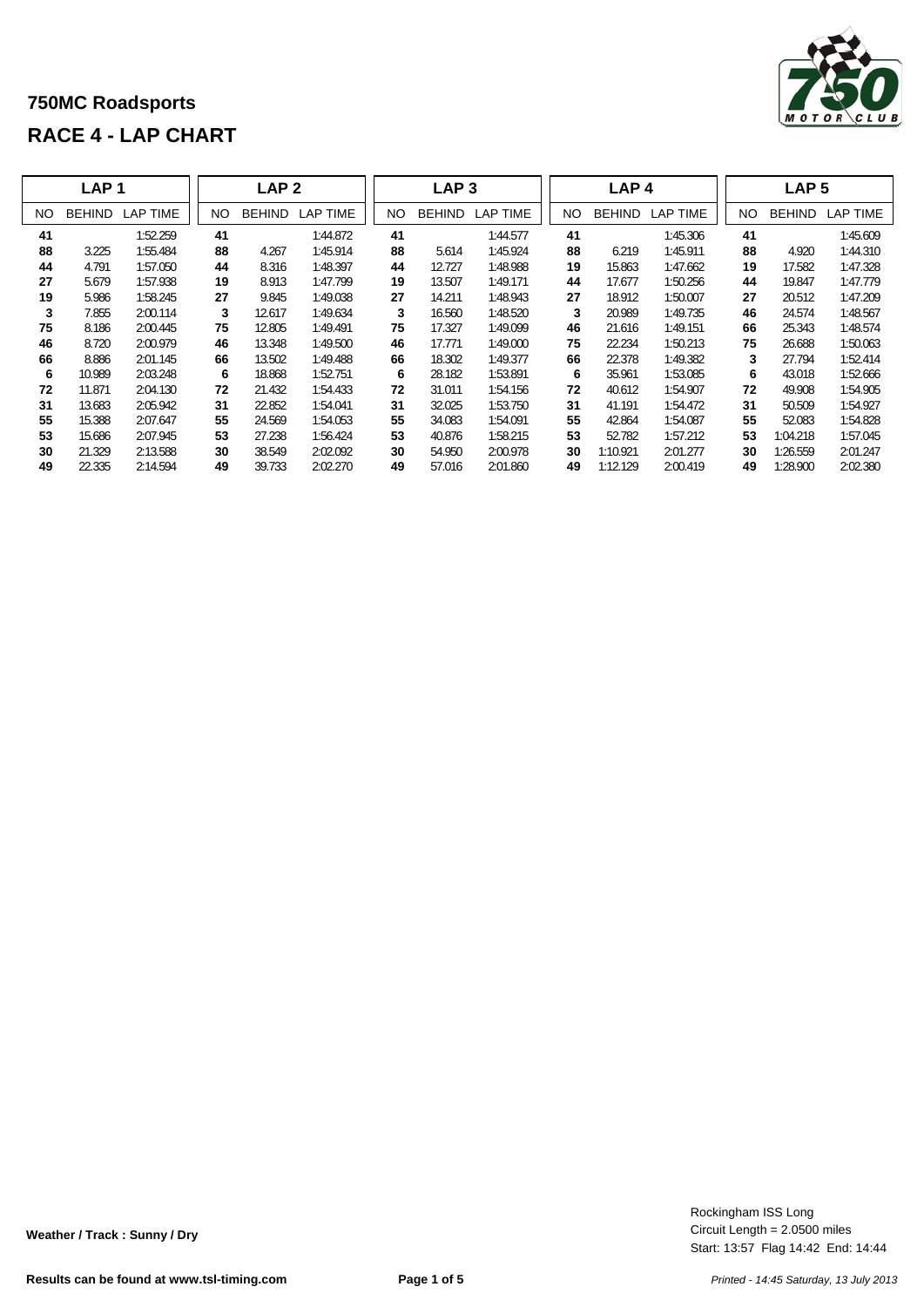|     | LAP <sub>6</sub> |          | LAP <sub>7</sub> |               |          | LAP <sub>8</sub> |                                  |                         |     | LAP <sub>9</sub> |                       | <b>LAP 10</b> |               |                         |
|-----|------------------|----------|------------------|---------------|----------|------------------|----------------------------------|-------------------------|-----|------------------|-----------------------|---------------|---------------|-------------------------|
| NO. | <b>BEHIND</b>    | LAP TIME | NO.              | <b>BEHIND</b> | LAP TIME | NO.              | <b>BEHIND</b><br><b>LAP TIME</b> |                         | NO. | <b>BEHIND</b>    | LAP TIME              | NO.           | <b>BEHIND</b> | <b>LAP TIME</b>         |
| 41  |                  | 1:46.215 | 41               |               | 1:45.304 | 41               |                                  | 1:46.061                | 41  |                  | 1:45.284              | 41            |               | 1:45.411                |
| 88  | 3.178            | 1:44.473 | 88               | 2.610         | 1:44.736 | 88               | 2.751                            | 1:46.202                | 88  | 2.104            | 1:44.637              | 88            | 1.557         | 1:44.864                |
| 19  | 17.535           | 1:46.168 | 19               | 18.829        | 1:46.598 | 30               | 1 Lap                            | 2:03.536                | 19  | 25.147           | 1:49.639              | 19            | 28.385        | 1:48.649                |
| 27  | 22.812           | 1:48.515 | 44               | 26.535        | 1:48.922 | 49               | 1 Lap                            | 2:03.786                | 30  | 1 Lap            | 2:01.422              | 27            | 32.901        | 1:43.922 <b>P</b>       |
| 44  | 22.917           | 1:49.285 | 27               | 27.729        | 1:50.221 | 19               | 20.792                           | 1:48.024                | 49  | 1 Lap            | 2:02.040              | 44            | 39.587        | 1:48.839                |
| 46  | 26.622           | 1:48.263 | 46               | 29.202        | 1:47.884 | 44               | 29.733                           | 1:49.259                | 27  | 34.390           | 1:49.316              | 46            | 40.463        | 1:49.827                |
| 66  | 28.259           | 1:49.131 | 66               | 31.236        | 1:48.281 | 27               | 30.358                           | 1:48.690                | 46  | 36.047           | 1:49.763              | 66            | 41.982        | 1:50.700                |
| 75  | 30.012           | 1:49.539 | 75               | 33.770        | 1:49.062 | 46               | 31.568                           | 1:48.427                | 44  | 36.159           | 1:51.710              | 75            | 45.446        | 1:50.027                |
| 3   | 30.781           | 1:49.202 | 3                | 35.408        | 1:49.931 | 66               | 33.269                           | 1:48.094                | 66  | 36.693           | 1:48.708              | 30            | 1 Lap         | 2:02.488                |
| 6   | 50.333           | 1:53.530 | 6                | 58.091        | 1:53.062 | 75               | 36.892                           | 1:49.183                | 75  | 40.830           | 1:49.222              | 49            | 1 Lap         | 2:02.459                |
| 31  | 57.311           | 1:53.017 | 31               | 1:06.355      | 1:54.348 | 6                | 1:05.506                         | 1:53.476                | 6   | 1:15.973         | 1:55.751              | 53            | 1 Lap         | 3:17.445                |
| 72  | 59.118           | 1:55.425 | 72               | 1:08.570      | 1:54.756 | 3                | 1:05.754                         | $2:16.407$ P            | 31  | 1:23.389         | 1:54.483              | 6             | 1:24.429      | 1:53.867                |
| 55  | 1:00.364         | 1:54.496 | 55               | 1:09.889      | 1:54.829 | 31               | 1:14.190                         | 1:53.896                | 72  | 1:25.158         | 1:53.433 $\textbf{P}$ | 3             | 1 Lap         | 3:55.987                |
| 53  | 1:14.510         | 1:56.507 | 53               | 1:25.147      | 1:55.941 | 72               | 1:17.009                         | 1:54.500                | 55  | 1:28.675         | 1:55.395              | 31            | 1:31.550      | 1:53.572 $\blacksquare$ |
| 30  | 1:42.146         | 2:01.802 |                  |               |          | 55               | 1:18.564                         | 1:54.736                |     |                  |                       | 55            | 1:38.958      | 1:55.694                |
| 49  | 1:43.500         | 2:00.815 |                  |               |          | 53               | 1:32.098                         | 1:53.012 $\blacksquare$ |     |                  |                       |               |               |                         |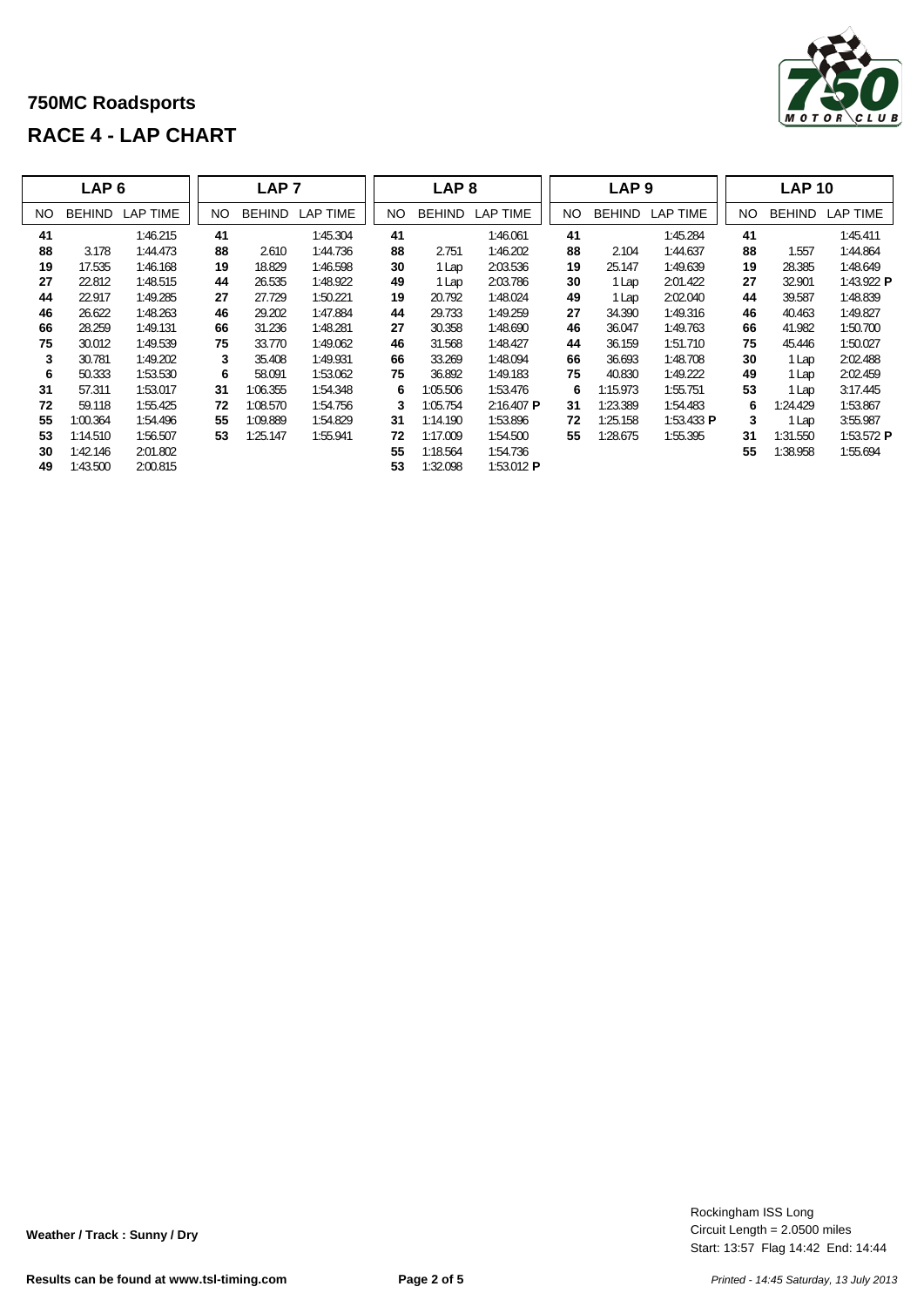|     | <b>LAP 11</b> |                 | <b>LAP 12</b> |               |                         | <b>LAP 13</b> |               |                         | <b>LAP 14</b> |               |                 |     | <b>LAP 15</b> |            |  |
|-----|---------------|-----------------|---------------|---------------|-------------------------|---------------|---------------|-------------------------|---------------|---------------|-----------------|-----|---------------|------------|--|
| NO. | <b>BEHIND</b> | <b>LAP TIME</b> | NO.           | <b>BEHIND</b> | <b>LAP TIME</b>         | NO.           | <b>BEHIND</b> | <b>LAP TIME</b>         | <b>NO</b>     | <b>BEHIND</b> | <b>LAP TIME</b> | NO. | <b>BEHIND</b> | LAP TIME   |  |
| 88  |               | 1:44.266        | 88            |               | 1:42.897 $\textbf{P}$   | 41            |               | 1:43.066 P              | 19            |               | 1:48.982        | 19  |               | 1:44.942 P |  |
| 41  | 0.024         | 1:45.847        | 55            | 1 Lap         | 1:51.130 $\blacksquare$ | 27            | 1 Lap         | 1:47.594                | 41            | 46.382        | 3:11.087        | 88  | 49.570        | 1:46.858   |  |
| 19  | 29.638        | 1:47.076        | 41            | 3.045         | 1:45.919                | 46            | 1 Lap         | 3:06.760                | 88            | 47.654        | 1:47.093        | 41  | 50.020        | 1:48.580   |  |
| 44  | 39.797        | 1:46.033 $P$    | 27            | 1 Lap         | 3:06.634                | 19            | 35.723        | 1:47.511                | 53            | 1 Lap         | 1:50.450        | 49  | 2 Laps        | 3:29.270   |  |
| 46  | 40.478        | 1:45.838 P      | 19            | 34.323        | 1:47.583                | 88            | 1:25.266      | 3:11.377                | 3             | Lap           | 1:49.550        | 53  | 1 Lap         | 1:49.664   |  |
| 66  | 46.204        | 1:50.045        | 66            | 50.225        | 1:46.919 $\bf{P}$       | 30            | 2 Laps        | 3:55.585                | 30            | 2 Laps        | 2:06.285        |     | 3<br>1 Lap    | 1:48.070   |  |
| 75  | 49.623        | 1:50.000        | 75            | 52.961        | 1:46.236 $P$            | 53            | 1 Lap         | 1:48.918                | 72            | Lap           | 1:56.012        | 31  | 1 Lap         | 1:52.798   |  |
| 30  | 1 Lap         | 1:58.863 $P$    | 49            | 1 Lap         | 2:01.771                | 49            | 1 Lap         | 2:00.365 $\blacksquare$ | 31            | Lap           | 1:55.139        | 72  | 1 Lap         | 1:54.570   |  |
| 49  | 1 Lap         | 2:01.371        | 53            | 1 Lap         | 1:47.834                | 72            | 1 Lap         | 1:55.272                | 6             | Lap           | 3:47.373        | 27  | 1:25.904      | 1:48.238   |  |
| 72  | 1 Lap         | 3:23.830        | 72            | 1 Lap         | 1:55.464                | 31            | 1 Lap         | 1:55.383                | 27            | 1:22.608      | 1:46.733        | 30  | 2 Laps        | 2:02.709   |  |
| 53  | 1 Lap         | 1:50.220        | 31            | 1 Lap         | 3:28.913                | 3             | 1 Lap         | 1:48.544                | 46            | 1:29.731      | 1:47.800        | 46  | 1:33.443      | 1:48.654   |  |
| 6   | 1:32.674      | 1:54.068        | 6             | :38.790       | 1:49.014 <b>P</b>       | 27            | 2:00.580      | 1:48.283                | 55            | Lap           | 1:54.209        |     | 6<br>1 Lap    | 2:09.918   |  |
| 3   | 1 Lap         | 1:48.008        | 3             | 1 Lap         | 1:48.498                | 46            | 2:06.636      | 1:48.407                | 66            | 1:44.116      | 1:48.737        | 66  | 1:48.364      | 1:49.190   |  |
|     |               |                 |               |               |                         | 55            | 1 Lap         | 3:58.940                | 75            | 1:44.730      | 1:48.637        | 75  | 1:49.078      | 1:49.290   |  |
|     |               |                 |               |               |                         | 66            | 2:20.084      | 3:15.970                |               |               |                 | 55  | 1 Lap         | 1:53.663   |  |
|     |               |                 |               |               |                         | 75            | 2:20.798      | 3:13.948                |               |               |                 |     |               |            |  |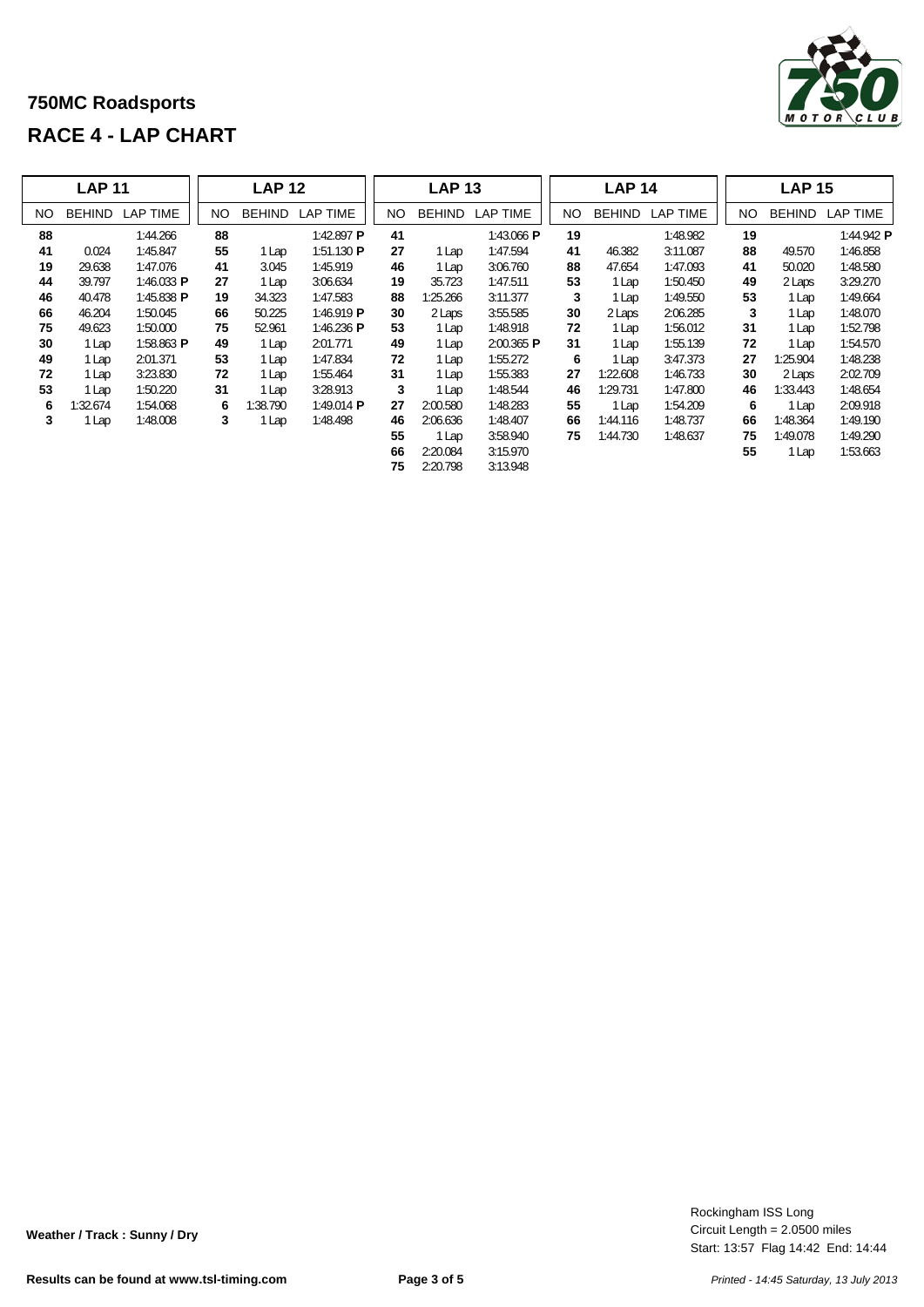|     | <b>LAP 16</b> |                 | <b>LAP 17</b> |               |          | <b>LAP 18</b> |               |          |     | <b>LAP 19</b> |                 | <b>LAP 20</b> |               |                 |  |
|-----|---------------|-----------------|---------------|---------------|----------|---------------|---------------|----------|-----|---------------|-----------------|---------------|---------------|-----------------|--|
| NO. | <b>BEHIND</b> | <b>LAP TIME</b> | <b>NO</b>     | <b>BEHIND</b> | LAP TIME | <b>NO</b>     | <b>BEHIND</b> | LAP TIME | NO. | <b>BEHIND</b> | <b>LAP TIME</b> | NO.           | <b>BEHIND</b> | <b>LAP TIME</b> |  |
| 88  |               | 1:45.401        | 88            |               | 1:44.715 | 88            |               | 1:44.648 | 88  |               | 1:45.674        | 88            |               | 1:45.546        |  |
| 41  | 1.312         | 1:46.263        | 41            | 1.719         | 1:45.122 | 41            | 2.508         | 1:45.437 | 41  | 2.818         | 1:45.984        | 55            | 2 Laps        | 1:54.431        |  |
| 53  | 1 Lap         | 1:49.567        | 53            | 1 Lap         | 1:49.622 | 53            | Lap           | 1:49.685 | 6   | 2 Laps        | 2:08.696        | 41            | 2.654         | 1:45.382        |  |
| 49  | 2 Laps        | 2:00.580        | 3             | 1 Lap         | 1:49.628 | 3             | Lap           | 1:49.491 | 53  | 1 Lap         | 1:48.745        | 6             | 2 Laps        | 2:05.127        |  |
| 3   | 1 Lap         | 1:49.522        | 49            | 2 Laps        | 1:59.723 | 19            | 42.278        | 1:47.088 | 3   | 1 Lap         | 1:49.050        | 53            | 1 Lap         | 1:50.733        |  |
| 31  | 1 Lap         | 1:53.338        | 19            | 39.838        | 1:46.399 | 27            | 43.654        | 1:46.333 | 19  | 42.751        | 1:46.147        | 3             | 1 Lap         | 1:49.093        |  |
| 19  | 38.154        | 3:13.125        | 27            | 41.969        | 1:46.965 | 46            | 54.143        | 1:48.676 | 27  | 44.200        | 1:46.220        | 19            | 43.394        | 1:46.189        |  |
| 27  | 39.719        | 1:48.786        | 31            | 1 Lap         | 1:54.343 | 49            | 2 Laps        | 2:00.499 | 46  | 56.621        | 1:48.152        | 27            | 46.274        | 1:47.620        |  |
| 72  | 1 Lap         | 1:54.405        | 72            | 1 Lap         | 1:52.585 | 31            | 1 Lap         | 1:52.847 | 31  | 1 Lap         | 1:52.898        | 46            | 59.228        | 1:48.153        |  |
| 46  | 47.100        | 1:48.628        | 46            | 50.115        | 1:47.730 | 72            | i Lap         | 1:53.034 | 72  | 1 Lap         | 1:53.485        | 31            | 1 Lap         | 1:51.406        |  |
| 30  | 2 Laps        | 2:00.485        | 30            | 2 Laps        | 1:59.417 | 66            | 1:12.428      | 1:49.600 | 49  | 2 Laps        | 2:00.418        | 72            | 1 Lap         | 1:51.787        |  |
| 66  | 1:03.523      | 1:50.130        | 66            | 1:07.476      | 1:48.668 | 75            | 1:12.948      | 1:49.595 | 66  | 1:15.850      | 1:49.096        | 66            | 1:18.991      | 1:48.687        |  |
| 75  | 1:04.192      | 1:50.085        | 75            | 1:08.001      | 1:48.524 | 30            | 2 Laps        | 1:59.261 | 75  | 1:16.633      | 1:49.359        | 75            | 1:19.545      | 1:48.458        |  |
| 6   | 1 Lap         | 2:08.347        | 55            | 1 Lap         | 1:53.427 | 55            | 1 Lap         | 1:53.495 | 30  | 2 Laps        | 1:59.006        | 49            | 2 Laps        | 2:00.408        |  |
| 55  | 1 Lap         | 2:02.114        | 6             | 1 Lap         | 2:05.975 |               |               |          |     |               |                 |               |               |                 |  |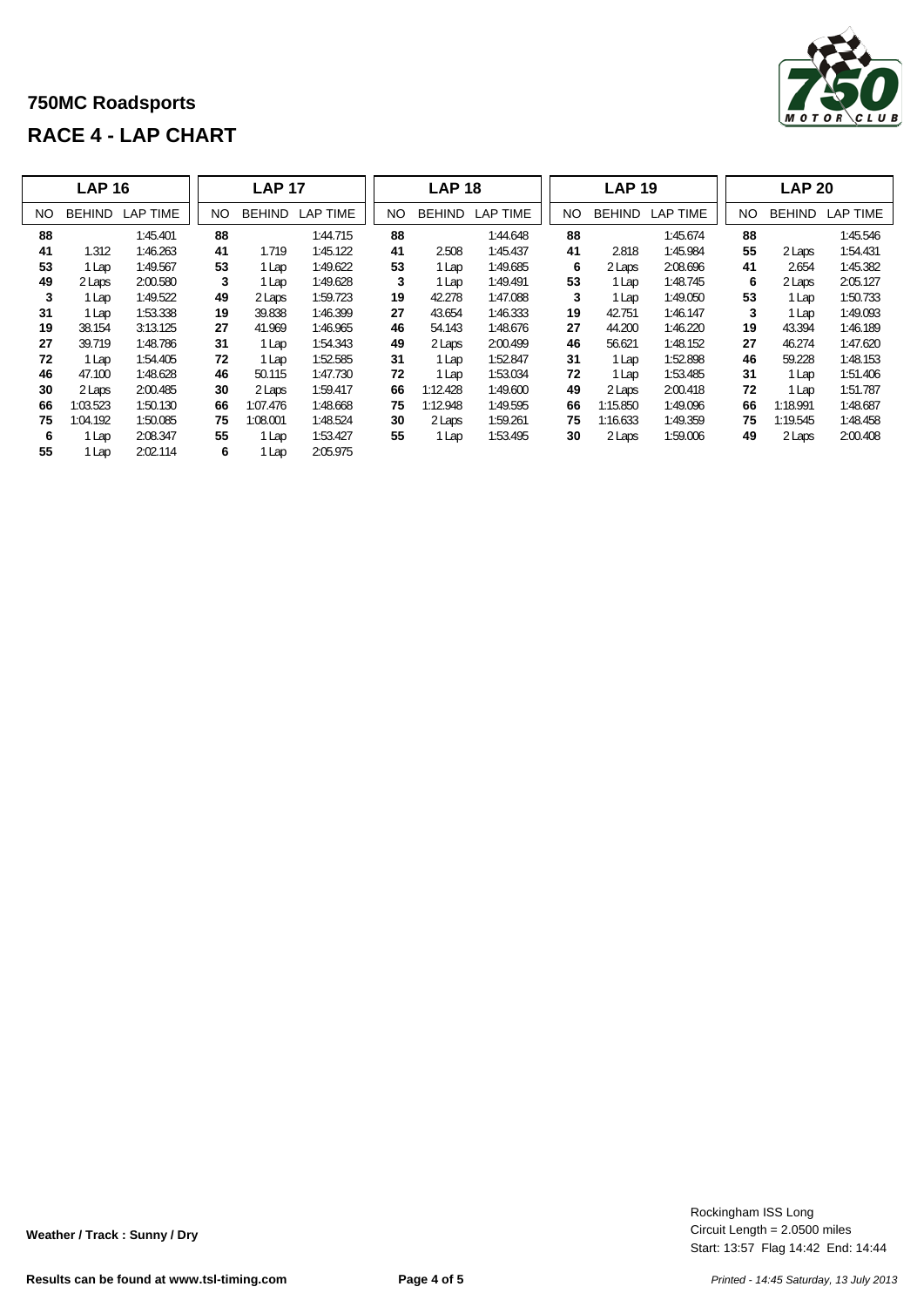|     | <b>LAP 21</b> |                 | <b>LAP 22</b> |               |                 | <b>LAP 23</b> |               |                 | <b>LAP 24</b> |     |               |                 | <b>LAP 25</b> |     |               |                 |
|-----|---------------|-----------------|---------------|---------------|-----------------|---------------|---------------|-----------------|---------------|-----|---------------|-----------------|---------------|-----|---------------|-----------------|
| NO. | <b>BEHIND</b> | <b>LAP TIME</b> | NO.           | <b>BEHIND</b> | <b>LAP TIME</b> | NO            | <b>BEHIND</b> | <b>LAP TIME</b> |               | NO. | <b>BEHIND</b> | <b>LAP TIME</b> |               | NO. | <b>BEHIND</b> | <b>LAP TIME</b> |
| 88  |               | 1:45.300        | 88            |               | 1:44.742        | 88            |               | 1:45.917        |               | 88  |               | 1:46.837        |               | 88  |               | 1:47.189        |
| 41  | 2.993         | 1:45.639        | 41            | 4.716         | 1:46.465        | 41            | 6.806         | 1:48.007        |               | 41  | 7.214         | 1:47.245        |               | 41  | 8.543         | 1:48.518        |
| 30  | 3 Laps        | 2:01.581        | 55            | 2 Laps        | 1:54.583        | 49            | 3 Laps        | 2:01.729        |               | 49  | 3 Laps        | 2:00.881        |               | 6   | 3 Laps        | 2:08.214        |
| 55  | 2 Laps        | 1:54.395        | 30            | 3 Laps        | 2:01.426        | 55            | 2 Laps        | 1:54.197        |               | 55  | 2 Laps        | 1:53.695        |               | 49  | 3 Laps        | 2:01.888        |
| 53  | 1 Lap         | 1:49.963        | 53            | 1 Lap         | 1:50.220        | 30            | 3 Laps        | 1:59.840        |               | 30  | 3 Laps        | 1:58.227        |               | 55  | 2 Laps        | 1:55.653        |
| 3   | 1 Lap         | 1:49.108        | 19            | 46.278        | 1:46.176        | 19            | 46.807        | 1:46.446        |               | 19  | 47.408        | 1:47.438        |               | 19  | 47.491        | 1:47.272        |
| 19  | 44.844        | 1:46.750        | 3             | 1 Lap         | 1:49.850        | 53            | 1 Lap         | 1:50.202        |               | 53  | 1 Lap         | 1:50.670        |               | 53  | 1 Lap         | 1:49.518        |
| 27  | 47.298        | 1:46.324        | 27            | 49.680        | 1:47.124        | 27            | 50.036        | 1:46.273        |               | 3   | 1 Lap         | 1:51.379        |               | 30  | 3 Laps        | 2:01.180        |
| 6   | 2 Laps        | 2:08.191        | 46            | 1:07.261      | 1:49.353        | 3             | 1 Lap         | 1:50.945        |               | 46  | 1:14.589      | 1:50.089        |               | 3   | 1 Lap         | 1:51.018        |
| 46  | 1:02.650      | 1:48.722        | 6             | 2 Laps        | 2:07.239        | 46            | 1:11.337      | 1:49.993        |               | 75  | 1:36.980      | 1:50.310        |               | 46  | 1:17.457      | 1:50.057        |
| 31  | 1 Lap         | 1:52.412        | 31            | 1 Lap         | 1:53.696        | 31            | 1 Lap         | 1:54.569        |               | 31  | 1 Lap         | 1:54.387        |               | 75  | 1:40.262      | 1:50.471        |
| 72  | 1 Lap         | 1:52.492        | 72            | 1 Lap         | 1:53.211        | 75            | 1:33.507      | 1:50.308        |               | 72  | 1 Lap         | 1:55.262        |               | 31  | 1 Lap         | 1:54.779        |
| 75  | 1:23.738      | 1:49.493        | 75            | 1:29.116      | 1:50.120        | 72            | 1 Lap         | 1:54.884        |               |     |               |                 |               | 72  | 1 Lap         | 1:54.689        |
| 49  | 2 Laps        | 2:01.792        |               |               |                 | 6             | 2 Laps        | 2:07.522        |               |     |               |                 |               |     |               |                 |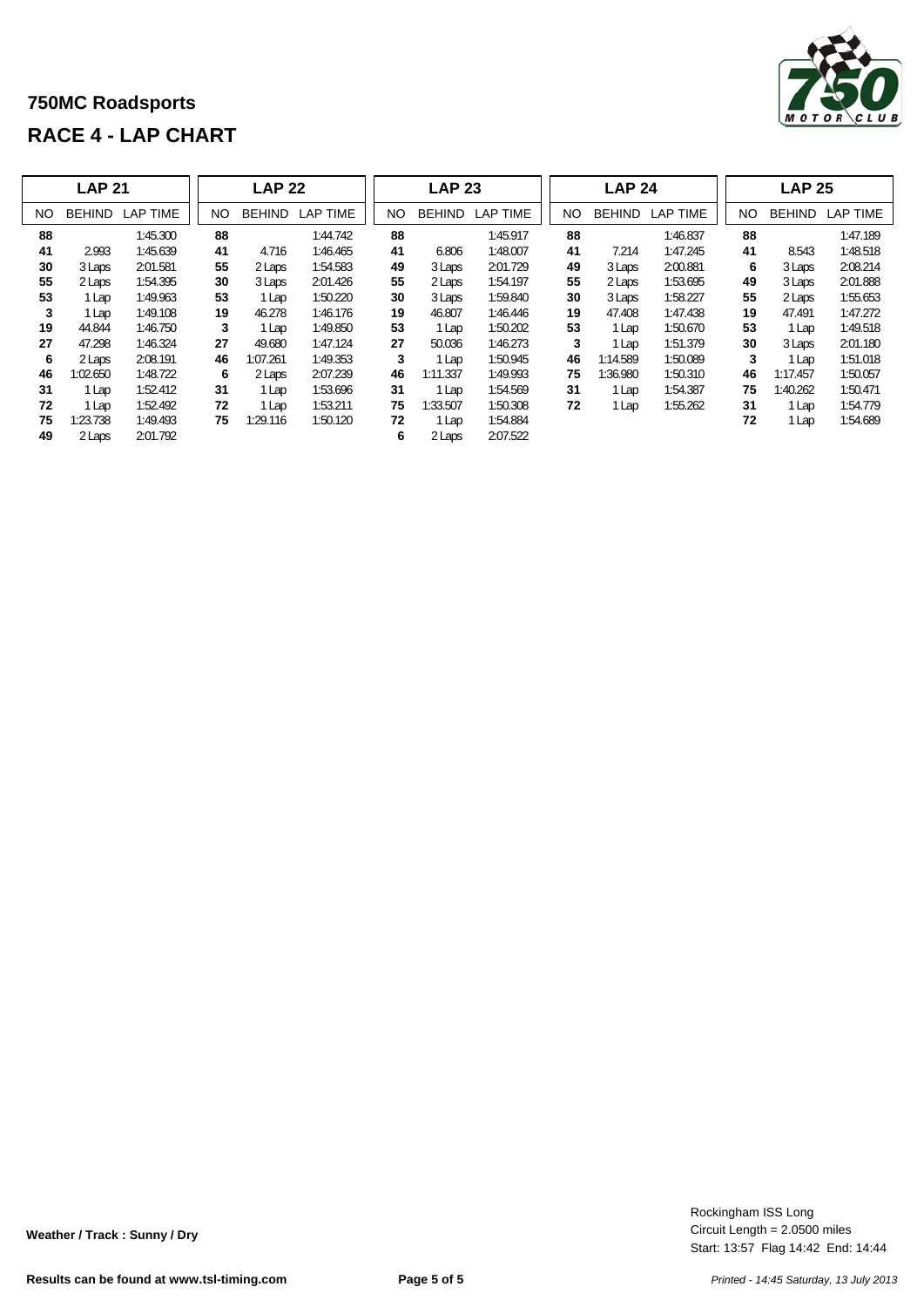### **750MC Roadsports RACE 4 - LAP ANALYSIS**

DIFF = Difference To Personal Best Lap

| <b>MPH</b><br>LAP<br><b>LAP TIME</b><br>DIFF<br>TIME OF DAY<br>11.218<br>1 -<br>1:55.484<br>63.90<br>13:58:59.585<br>2 -<br>1:45.914<br>1.648<br>69.67<br>14:00:45.499<br>3 -<br>69.67<br>1:45.924<br>1.658<br>14:02:31.423<br>4 -<br>1:45.911<br>1.645<br>69.68<br>14:04:17.334<br>5 -<br>1:44.310<br>(2)<br>0.044<br>70.75<br>14:06:01.644<br>6 -<br>1:44.473<br>0.207<br>70.64<br>14:07:46.117<br>(3)<br>7 -<br>1:44.736<br>0.470<br>70.46<br>14:09:30.853<br>8 -<br>1:46.202<br>1.936<br>69.49<br>14:11:17.055<br>9 -<br>14:13:01.692<br>1:44.637<br>0.371<br>70.52<br>10 -<br>1:44.864<br>0.598<br>70.37<br>14:14:46.556<br>11 -<br>1:44.266<br>(1)<br>70.78<br>14:16:30.822<br>$12 -$<br>14:18:13.719<br>1:42.897<br>Р<br>71.72<br>$13 -$<br>3:11.377<br>1:27.111<br>38.56<br>14:21:25.097<br>$14 -$<br>2.827<br>14:23:12.190<br>1:47.093<br>68.91<br>$15 -$<br>1:46.858<br>2.592<br>69.06<br>14:24:59.048<br>$16 -$<br>1.135<br>1:45.401<br>70.01<br>14:26:44.449<br>$17 -$<br>1:44.715<br>0.449<br>70.47<br>14:28:29.164<br>$18 -$<br>1:44.648<br>0.382<br>70.52<br>14:30:13.812<br>$19 -$<br>1:45.674<br>1.408<br>69.83<br>14:31:59.486<br>$20 -$<br>1:45.546<br>1.280<br>69.92<br>14:33:45.032<br>21 -<br>1:45.300<br>1.034<br>70.08<br>14:35:30.332<br>$22 -$<br>14:37:15.074<br>1:44.742<br>0.476<br>70.45<br>23 -<br>1:45.917<br>1.651<br>14:39:00.991<br>69.67<br>24 -<br>1:46.837<br>2.571<br>69.07<br>14:40:47.828<br>25 -<br>1:47.189<br>2.923<br>68.85<br>14:42:35.017<br>P <sub>2</sub><br><b>BROAD / LLOYD JONES</b><br>41<br>LAP<br><b>LAP TIME</b><br>DIFF<br><b>MPH</b><br>TIME OF DAY<br>1 -<br>1:52.259<br>7.682<br>65.74<br>13:58:56.360<br>2 -<br>$1:44.872$ (2)<br>0.295<br>70.37<br>14:00:41.232<br>3 -<br>1:44.577(1)<br>70.57<br>14:02:25.809<br>4 -<br>1:45.306<br>0.729<br>70.08<br>14:04:11.115<br>5 -<br>1:45.609<br>1.032<br>69.88<br>14:05:56.724<br>6 -<br>1:46.215<br>1.638<br>69.48<br>14:07:42.939<br>$7 -$<br>1:45.304<br>0.727<br>70.08<br>14:09:28.243<br>8 -<br>1:46.061<br>1.484<br>69.58<br>14:11:14.304<br>9 -<br>1:45.284<br>0.707<br>70.09<br>14:12:59.588<br>$10 -$<br>14:14:44.999<br>1:45.411<br>0.834<br>70.01<br>11 -<br>1:45.847<br>1.270<br>69.72<br>14:16:30.846<br>14:18:16.765<br>$12 -$<br>1:45.919<br>1.342<br>69.67<br>13 -<br>1:43.066<br>Р<br>71.60<br>14.19.59.831<br>$14 -$<br>3:11.087<br>1:26.510<br>38.62<br>14:23:10.918<br>$15 -$<br>1:48.580<br>4.003<br>67.96<br>14:24:59.498<br>16 -<br>1:46.263<br>1.686<br>69.45<br>14:26:45.761<br>$17 -$<br>$1:45.122$ (3)<br>0.545<br>70.20<br>14:28:30.883<br>18 -<br>69.99<br>14:30:16.320<br>1:45.437<br>0.860<br>19 -<br>1:45.984<br>1.407<br>69.63<br>14:32:02.304<br>20 -<br>70.03<br>14:33:47.686<br>1:45.382<br>0.805<br>21 -<br>1:45.639<br>1.062<br>69.86<br>14:35:33.325<br>22 -<br>1:46.465<br>1.888<br>69.31<br>14:37:19.790<br>23 -<br>1:48.007<br>3.430<br>68.32<br>14:39:07.797<br>24 -<br>1:47.245<br>2.668<br>68.81<br>14:40:55.042<br>25 -<br>1:48.518<br>3.941<br>68.00<br>14:42:43.560<br>P <sub>3</sub><br><b>GARDNER / MILLS</b><br>19<br>MPH<br>TIME OF DAY<br>LAP<br>LAP TIME<br>DIFF<br>1 -<br>1:58.245<br>12.098<br>62.41<br>13:59:02.346<br>$2 -$<br>1:47.799<br>14:00:50.145<br>1.652<br>68.46<br>$3 -$<br>1:49.171<br>3.024<br>67.60<br>14:02:39.316<br>4 -<br>1:47.662<br>1.515<br>68.54<br>14:04:26.978 | י וו ש<br>Dincrence To Fersonal Dest Eap<br>P1<br>88<br><b>Martin SHORT</b> |  |  |  |  |  |  |
|---------------------------------------------------------------------------------------------------------------------------------------------------------------------------------------------------------------------------------------------------------------------------------------------------------------------------------------------------------------------------------------------------------------------------------------------------------------------------------------------------------------------------------------------------------------------------------------------------------------------------------------------------------------------------------------------------------------------------------------------------------------------------------------------------------------------------------------------------------------------------------------------------------------------------------------------------------------------------------------------------------------------------------------------------------------------------------------------------------------------------------------------------------------------------------------------------------------------------------------------------------------------------------------------------------------------------------------------------------------------------------------------------------------------------------------------------------------------------------------------------------------------------------------------------------------------------------------------------------------------------------------------------------------------------------------------------------------------------------------------------------------------------------------------------------------------------------------------------------------------------------------------------------------------------------------------------------------------------------------------------------------------------------------------------------------------------------------------------------------------------------------------------------------------------------------------------------------------------------------------------------------------------------------------------------------------------------------------------------------------------------------------------------------------------------------------------------------------------------------------------------------------------------------------------------------------------------------------------------------------------------------------------------------------------------------------------------------------------------------------------------------------------------------------------------------------------------------------------------------------------------------------------------------------------------------------------------------------------------------------------------------------------------------------------------------------------------------------------------------------------------------------------------------------------------------------------------------------------------------------------------------------------------------------------------------------------------------------------------|-----------------------------------------------------------------------------|--|--|--|--|--|--|
|                                                                                                                                                                                                                                                                                                                                                                                                                                                                                                                                                                                                                                                                                                                                                                                                                                                                                                                                                                                                                                                                                                                                                                                                                                                                                                                                                                                                                                                                                                                                                                                                                                                                                                                                                                                                                                                                                                                                                                                                                                                                                                                                                                                                                                                                                                                                                                                                                                                                                                                                                                                                                                                                                                                                                                                                                                                                                                                                                                                                                                                                                                                                                                                                                                                                                                                                                         |                                                                             |  |  |  |  |  |  |
|                                                                                                                                                                                                                                                                                                                                                                                                                                                                                                                                                                                                                                                                                                                                                                                                                                                                                                                                                                                                                                                                                                                                                                                                                                                                                                                                                                                                                                                                                                                                                                                                                                                                                                                                                                                                                                                                                                                                                                                                                                                                                                                                                                                                                                                                                                                                                                                                                                                                                                                                                                                                                                                                                                                                                                                                                                                                                                                                                                                                                                                                                                                                                                                                                                                                                                                                                         |                                                                             |  |  |  |  |  |  |
|                                                                                                                                                                                                                                                                                                                                                                                                                                                                                                                                                                                                                                                                                                                                                                                                                                                                                                                                                                                                                                                                                                                                                                                                                                                                                                                                                                                                                                                                                                                                                                                                                                                                                                                                                                                                                                                                                                                                                                                                                                                                                                                                                                                                                                                                                                                                                                                                                                                                                                                                                                                                                                                                                                                                                                                                                                                                                                                                                                                                                                                                                                                                                                                                                                                                                                                                                         |                                                                             |  |  |  |  |  |  |
|                                                                                                                                                                                                                                                                                                                                                                                                                                                                                                                                                                                                                                                                                                                                                                                                                                                                                                                                                                                                                                                                                                                                                                                                                                                                                                                                                                                                                                                                                                                                                                                                                                                                                                                                                                                                                                                                                                                                                                                                                                                                                                                                                                                                                                                                                                                                                                                                                                                                                                                                                                                                                                                                                                                                                                                                                                                                                                                                                                                                                                                                                                                                                                                                                                                                                                                                                         |                                                                             |  |  |  |  |  |  |
|                                                                                                                                                                                                                                                                                                                                                                                                                                                                                                                                                                                                                                                                                                                                                                                                                                                                                                                                                                                                                                                                                                                                                                                                                                                                                                                                                                                                                                                                                                                                                                                                                                                                                                                                                                                                                                                                                                                                                                                                                                                                                                                                                                                                                                                                                                                                                                                                                                                                                                                                                                                                                                                                                                                                                                                                                                                                                                                                                                                                                                                                                                                                                                                                                                                                                                                                                         |                                                                             |  |  |  |  |  |  |
|                                                                                                                                                                                                                                                                                                                                                                                                                                                                                                                                                                                                                                                                                                                                                                                                                                                                                                                                                                                                                                                                                                                                                                                                                                                                                                                                                                                                                                                                                                                                                                                                                                                                                                                                                                                                                                                                                                                                                                                                                                                                                                                                                                                                                                                                                                                                                                                                                                                                                                                                                                                                                                                                                                                                                                                                                                                                                                                                                                                                                                                                                                                                                                                                                                                                                                                                                         |                                                                             |  |  |  |  |  |  |
|                                                                                                                                                                                                                                                                                                                                                                                                                                                                                                                                                                                                                                                                                                                                                                                                                                                                                                                                                                                                                                                                                                                                                                                                                                                                                                                                                                                                                                                                                                                                                                                                                                                                                                                                                                                                                                                                                                                                                                                                                                                                                                                                                                                                                                                                                                                                                                                                                                                                                                                                                                                                                                                                                                                                                                                                                                                                                                                                                                                                                                                                                                                                                                                                                                                                                                                                                         |                                                                             |  |  |  |  |  |  |
|                                                                                                                                                                                                                                                                                                                                                                                                                                                                                                                                                                                                                                                                                                                                                                                                                                                                                                                                                                                                                                                                                                                                                                                                                                                                                                                                                                                                                                                                                                                                                                                                                                                                                                                                                                                                                                                                                                                                                                                                                                                                                                                                                                                                                                                                                                                                                                                                                                                                                                                                                                                                                                                                                                                                                                                                                                                                                                                                                                                                                                                                                                                                                                                                                                                                                                                                                         |                                                                             |  |  |  |  |  |  |
|                                                                                                                                                                                                                                                                                                                                                                                                                                                                                                                                                                                                                                                                                                                                                                                                                                                                                                                                                                                                                                                                                                                                                                                                                                                                                                                                                                                                                                                                                                                                                                                                                                                                                                                                                                                                                                                                                                                                                                                                                                                                                                                                                                                                                                                                                                                                                                                                                                                                                                                                                                                                                                                                                                                                                                                                                                                                                                                                                                                                                                                                                                                                                                                                                                                                                                                                                         |                                                                             |  |  |  |  |  |  |
|                                                                                                                                                                                                                                                                                                                                                                                                                                                                                                                                                                                                                                                                                                                                                                                                                                                                                                                                                                                                                                                                                                                                                                                                                                                                                                                                                                                                                                                                                                                                                                                                                                                                                                                                                                                                                                                                                                                                                                                                                                                                                                                                                                                                                                                                                                                                                                                                                                                                                                                                                                                                                                                                                                                                                                                                                                                                                                                                                                                                                                                                                                                                                                                                                                                                                                                                                         |                                                                             |  |  |  |  |  |  |
|                                                                                                                                                                                                                                                                                                                                                                                                                                                                                                                                                                                                                                                                                                                                                                                                                                                                                                                                                                                                                                                                                                                                                                                                                                                                                                                                                                                                                                                                                                                                                                                                                                                                                                                                                                                                                                                                                                                                                                                                                                                                                                                                                                                                                                                                                                                                                                                                                                                                                                                                                                                                                                                                                                                                                                                                                                                                                                                                                                                                                                                                                                                                                                                                                                                                                                                                                         |                                                                             |  |  |  |  |  |  |
|                                                                                                                                                                                                                                                                                                                                                                                                                                                                                                                                                                                                                                                                                                                                                                                                                                                                                                                                                                                                                                                                                                                                                                                                                                                                                                                                                                                                                                                                                                                                                                                                                                                                                                                                                                                                                                                                                                                                                                                                                                                                                                                                                                                                                                                                                                                                                                                                                                                                                                                                                                                                                                                                                                                                                                                                                                                                                                                                                                                                                                                                                                                                                                                                                                                                                                                                                         |                                                                             |  |  |  |  |  |  |
|                                                                                                                                                                                                                                                                                                                                                                                                                                                                                                                                                                                                                                                                                                                                                                                                                                                                                                                                                                                                                                                                                                                                                                                                                                                                                                                                                                                                                                                                                                                                                                                                                                                                                                                                                                                                                                                                                                                                                                                                                                                                                                                                                                                                                                                                                                                                                                                                                                                                                                                                                                                                                                                                                                                                                                                                                                                                                                                                                                                                                                                                                                                                                                                                                                                                                                                                                         |                                                                             |  |  |  |  |  |  |
|                                                                                                                                                                                                                                                                                                                                                                                                                                                                                                                                                                                                                                                                                                                                                                                                                                                                                                                                                                                                                                                                                                                                                                                                                                                                                                                                                                                                                                                                                                                                                                                                                                                                                                                                                                                                                                                                                                                                                                                                                                                                                                                                                                                                                                                                                                                                                                                                                                                                                                                                                                                                                                                                                                                                                                                                                                                                                                                                                                                                                                                                                                                                                                                                                                                                                                                                                         |                                                                             |  |  |  |  |  |  |
|                                                                                                                                                                                                                                                                                                                                                                                                                                                                                                                                                                                                                                                                                                                                                                                                                                                                                                                                                                                                                                                                                                                                                                                                                                                                                                                                                                                                                                                                                                                                                                                                                                                                                                                                                                                                                                                                                                                                                                                                                                                                                                                                                                                                                                                                                                                                                                                                                                                                                                                                                                                                                                                                                                                                                                                                                                                                                                                                                                                                                                                                                                                                                                                                                                                                                                                                                         |                                                                             |  |  |  |  |  |  |
|                                                                                                                                                                                                                                                                                                                                                                                                                                                                                                                                                                                                                                                                                                                                                                                                                                                                                                                                                                                                                                                                                                                                                                                                                                                                                                                                                                                                                                                                                                                                                                                                                                                                                                                                                                                                                                                                                                                                                                                                                                                                                                                                                                                                                                                                                                                                                                                                                                                                                                                                                                                                                                                                                                                                                                                                                                                                                                                                                                                                                                                                                                                                                                                                                                                                                                                                                         |                                                                             |  |  |  |  |  |  |
|                                                                                                                                                                                                                                                                                                                                                                                                                                                                                                                                                                                                                                                                                                                                                                                                                                                                                                                                                                                                                                                                                                                                                                                                                                                                                                                                                                                                                                                                                                                                                                                                                                                                                                                                                                                                                                                                                                                                                                                                                                                                                                                                                                                                                                                                                                                                                                                                                                                                                                                                                                                                                                                                                                                                                                                                                                                                                                                                                                                                                                                                                                                                                                                                                                                                                                                                                         |                                                                             |  |  |  |  |  |  |
|                                                                                                                                                                                                                                                                                                                                                                                                                                                                                                                                                                                                                                                                                                                                                                                                                                                                                                                                                                                                                                                                                                                                                                                                                                                                                                                                                                                                                                                                                                                                                                                                                                                                                                                                                                                                                                                                                                                                                                                                                                                                                                                                                                                                                                                                                                                                                                                                                                                                                                                                                                                                                                                                                                                                                                                                                                                                                                                                                                                                                                                                                                                                                                                                                                                                                                                                                         |                                                                             |  |  |  |  |  |  |
|                                                                                                                                                                                                                                                                                                                                                                                                                                                                                                                                                                                                                                                                                                                                                                                                                                                                                                                                                                                                                                                                                                                                                                                                                                                                                                                                                                                                                                                                                                                                                                                                                                                                                                                                                                                                                                                                                                                                                                                                                                                                                                                                                                                                                                                                                                                                                                                                                                                                                                                                                                                                                                                                                                                                                                                                                                                                                                                                                                                                                                                                                                                                                                                                                                                                                                                                                         |                                                                             |  |  |  |  |  |  |
|                                                                                                                                                                                                                                                                                                                                                                                                                                                                                                                                                                                                                                                                                                                                                                                                                                                                                                                                                                                                                                                                                                                                                                                                                                                                                                                                                                                                                                                                                                                                                                                                                                                                                                                                                                                                                                                                                                                                                                                                                                                                                                                                                                                                                                                                                                                                                                                                                                                                                                                                                                                                                                                                                                                                                                                                                                                                                                                                                                                                                                                                                                                                                                                                                                                                                                                                                         |                                                                             |  |  |  |  |  |  |
|                                                                                                                                                                                                                                                                                                                                                                                                                                                                                                                                                                                                                                                                                                                                                                                                                                                                                                                                                                                                                                                                                                                                                                                                                                                                                                                                                                                                                                                                                                                                                                                                                                                                                                                                                                                                                                                                                                                                                                                                                                                                                                                                                                                                                                                                                                                                                                                                                                                                                                                                                                                                                                                                                                                                                                                                                                                                                                                                                                                                                                                                                                                                                                                                                                                                                                                                                         |                                                                             |  |  |  |  |  |  |
|                                                                                                                                                                                                                                                                                                                                                                                                                                                                                                                                                                                                                                                                                                                                                                                                                                                                                                                                                                                                                                                                                                                                                                                                                                                                                                                                                                                                                                                                                                                                                                                                                                                                                                                                                                                                                                                                                                                                                                                                                                                                                                                                                                                                                                                                                                                                                                                                                                                                                                                                                                                                                                                                                                                                                                                                                                                                                                                                                                                                                                                                                                                                                                                                                                                                                                                                                         |                                                                             |  |  |  |  |  |  |
|                                                                                                                                                                                                                                                                                                                                                                                                                                                                                                                                                                                                                                                                                                                                                                                                                                                                                                                                                                                                                                                                                                                                                                                                                                                                                                                                                                                                                                                                                                                                                                                                                                                                                                                                                                                                                                                                                                                                                                                                                                                                                                                                                                                                                                                                                                                                                                                                                                                                                                                                                                                                                                                                                                                                                                                                                                                                                                                                                                                                                                                                                                                                                                                                                                                                                                                                                         |                                                                             |  |  |  |  |  |  |
|                                                                                                                                                                                                                                                                                                                                                                                                                                                                                                                                                                                                                                                                                                                                                                                                                                                                                                                                                                                                                                                                                                                                                                                                                                                                                                                                                                                                                                                                                                                                                                                                                                                                                                                                                                                                                                                                                                                                                                                                                                                                                                                                                                                                                                                                                                                                                                                                                                                                                                                                                                                                                                                                                                                                                                                                                                                                                                                                                                                                                                                                                                                                                                                                                                                                                                                                                         |                                                                             |  |  |  |  |  |  |
|                                                                                                                                                                                                                                                                                                                                                                                                                                                                                                                                                                                                                                                                                                                                                                                                                                                                                                                                                                                                                                                                                                                                                                                                                                                                                                                                                                                                                                                                                                                                                                                                                                                                                                                                                                                                                                                                                                                                                                                                                                                                                                                                                                                                                                                                                                                                                                                                                                                                                                                                                                                                                                                                                                                                                                                                                                                                                                                                                                                                                                                                                                                                                                                                                                                                                                                                                         |                                                                             |  |  |  |  |  |  |
|                                                                                                                                                                                                                                                                                                                                                                                                                                                                                                                                                                                                                                                                                                                                                                                                                                                                                                                                                                                                                                                                                                                                                                                                                                                                                                                                                                                                                                                                                                                                                                                                                                                                                                                                                                                                                                                                                                                                                                                                                                                                                                                                                                                                                                                                                                                                                                                                                                                                                                                                                                                                                                                                                                                                                                                                                                                                                                                                                                                                                                                                                                                                                                                                                                                                                                                                                         |                                                                             |  |  |  |  |  |  |
|                                                                                                                                                                                                                                                                                                                                                                                                                                                                                                                                                                                                                                                                                                                                                                                                                                                                                                                                                                                                                                                                                                                                                                                                                                                                                                                                                                                                                                                                                                                                                                                                                                                                                                                                                                                                                                                                                                                                                                                                                                                                                                                                                                                                                                                                                                                                                                                                                                                                                                                                                                                                                                                                                                                                                                                                                                                                                                                                                                                                                                                                                                                                                                                                                                                                                                                                                         |                                                                             |  |  |  |  |  |  |
|                                                                                                                                                                                                                                                                                                                                                                                                                                                                                                                                                                                                                                                                                                                                                                                                                                                                                                                                                                                                                                                                                                                                                                                                                                                                                                                                                                                                                                                                                                                                                                                                                                                                                                                                                                                                                                                                                                                                                                                                                                                                                                                                                                                                                                                                                                                                                                                                                                                                                                                                                                                                                                                                                                                                                                                                                                                                                                                                                                                                                                                                                                                                                                                                                                                                                                                                                         |                                                                             |  |  |  |  |  |  |
|                                                                                                                                                                                                                                                                                                                                                                                                                                                                                                                                                                                                                                                                                                                                                                                                                                                                                                                                                                                                                                                                                                                                                                                                                                                                                                                                                                                                                                                                                                                                                                                                                                                                                                                                                                                                                                                                                                                                                                                                                                                                                                                                                                                                                                                                                                                                                                                                                                                                                                                                                                                                                                                                                                                                                                                                                                                                                                                                                                                                                                                                                                                                                                                                                                                                                                                                                         |                                                                             |  |  |  |  |  |  |
|                                                                                                                                                                                                                                                                                                                                                                                                                                                                                                                                                                                                                                                                                                                                                                                                                                                                                                                                                                                                                                                                                                                                                                                                                                                                                                                                                                                                                                                                                                                                                                                                                                                                                                                                                                                                                                                                                                                                                                                                                                                                                                                                                                                                                                                                                                                                                                                                                                                                                                                                                                                                                                                                                                                                                                                                                                                                                                                                                                                                                                                                                                                                                                                                                                                                                                                                                         |                                                                             |  |  |  |  |  |  |
|                                                                                                                                                                                                                                                                                                                                                                                                                                                                                                                                                                                                                                                                                                                                                                                                                                                                                                                                                                                                                                                                                                                                                                                                                                                                                                                                                                                                                                                                                                                                                                                                                                                                                                                                                                                                                                                                                                                                                                                                                                                                                                                                                                                                                                                                                                                                                                                                                                                                                                                                                                                                                                                                                                                                                                                                                                                                                                                                                                                                                                                                                                                                                                                                                                                                                                                                                         |                                                                             |  |  |  |  |  |  |
|                                                                                                                                                                                                                                                                                                                                                                                                                                                                                                                                                                                                                                                                                                                                                                                                                                                                                                                                                                                                                                                                                                                                                                                                                                                                                                                                                                                                                                                                                                                                                                                                                                                                                                                                                                                                                                                                                                                                                                                                                                                                                                                                                                                                                                                                                                                                                                                                                                                                                                                                                                                                                                                                                                                                                                                                                                                                                                                                                                                                                                                                                                                                                                                                                                                                                                                                                         |                                                                             |  |  |  |  |  |  |
|                                                                                                                                                                                                                                                                                                                                                                                                                                                                                                                                                                                                                                                                                                                                                                                                                                                                                                                                                                                                                                                                                                                                                                                                                                                                                                                                                                                                                                                                                                                                                                                                                                                                                                                                                                                                                                                                                                                                                                                                                                                                                                                                                                                                                                                                                                                                                                                                                                                                                                                                                                                                                                                                                                                                                                                                                                                                                                                                                                                                                                                                                                                                                                                                                                                                                                                                                         |                                                                             |  |  |  |  |  |  |
|                                                                                                                                                                                                                                                                                                                                                                                                                                                                                                                                                                                                                                                                                                                                                                                                                                                                                                                                                                                                                                                                                                                                                                                                                                                                                                                                                                                                                                                                                                                                                                                                                                                                                                                                                                                                                                                                                                                                                                                                                                                                                                                                                                                                                                                                                                                                                                                                                                                                                                                                                                                                                                                                                                                                                                                                                                                                                                                                                                                                                                                                                                                                                                                                                                                                                                                                                         |                                                                             |  |  |  |  |  |  |
|                                                                                                                                                                                                                                                                                                                                                                                                                                                                                                                                                                                                                                                                                                                                                                                                                                                                                                                                                                                                                                                                                                                                                                                                                                                                                                                                                                                                                                                                                                                                                                                                                                                                                                                                                                                                                                                                                                                                                                                                                                                                                                                                                                                                                                                                                                                                                                                                                                                                                                                                                                                                                                                                                                                                                                                                                                                                                                                                                                                                                                                                                                                                                                                                                                                                                                                                                         |                                                                             |  |  |  |  |  |  |
|                                                                                                                                                                                                                                                                                                                                                                                                                                                                                                                                                                                                                                                                                                                                                                                                                                                                                                                                                                                                                                                                                                                                                                                                                                                                                                                                                                                                                                                                                                                                                                                                                                                                                                                                                                                                                                                                                                                                                                                                                                                                                                                                                                                                                                                                                                                                                                                                                                                                                                                                                                                                                                                                                                                                                                                                                                                                                                                                                                                                                                                                                                                                                                                                                                                                                                                                                         |                                                                             |  |  |  |  |  |  |
|                                                                                                                                                                                                                                                                                                                                                                                                                                                                                                                                                                                                                                                                                                                                                                                                                                                                                                                                                                                                                                                                                                                                                                                                                                                                                                                                                                                                                                                                                                                                                                                                                                                                                                                                                                                                                                                                                                                                                                                                                                                                                                                                                                                                                                                                                                                                                                                                                                                                                                                                                                                                                                                                                                                                                                                                                                                                                                                                                                                                                                                                                                                                                                                                                                                                                                                                                         |                                                                             |  |  |  |  |  |  |
|                                                                                                                                                                                                                                                                                                                                                                                                                                                                                                                                                                                                                                                                                                                                                                                                                                                                                                                                                                                                                                                                                                                                                                                                                                                                                                                                                                                                                                                                                                                                                                                                                                                                                                                                                                                                                                                                                                                                                                                                                                                                                                                                                                                                                                                                                                                                                                                                                                                                                                                                                                                                                                                                                                                                                                                                                                                                                                                                                                                                                                                                                                                                                                                                                                                                                                                                                         |                                                                             |  |  |  |  |  |  |
|                                                                                                                                                                                                                                                                                                                                                                                                                                                                                                                                                                                                                                                                                                                                                                                                                                                                                                                                                                                                                                                                                                                                                                                                                                                                                                                                                                                                                                                                                                                                                                                                                                                                                                                                                                                                                                                                                                                                                                                                                                                                                                                                                                                                                                                                                                                                                                                                                                                                                                                                                                                                                                                                                                                                                                                                                                                                                                                                                                                                                                                                                                                                                                                                                                                                                                                                                         |                                                                             |  |  |  |  |  |  |
|                                                                                                                                                                                                                                                                                                                                                                                                                                                                                                                                                                                                                                                                                                                                                                                                                                                                                                                                                                                                                                                                                                                                                                                                                                                                                                                                                                                                                                                                                                                                                                                                                                                                                                                                                                                                                                                                                                                                                                                                                                                                                                                                                                                                                                                                                                                                                                                                                                                                                                                                                                                                                                                                                                                                                                                                                                                                                                                                                                                                                                                                                                                                                                                                                                                                                                                                                         |                                                                             |  |  |  |  |  |  |
|                                                                                                                                                                                                                                                                                                                                                                                                                                                                                                                                                                                                                                                                                                                                                                                                                                                                                                                                                                                                                                                                                                                                                                                                                                                                                                                                                                                                                                                                                                                                                                                                                                                                                                                                                                                                                                                                                                                                                                                                                                                                                                                                                                                                                                                                                                                                                                                                                                                                                                                                                                                                                                                                                                                                                                                                                                                                                                                                                                                                                                                                                                                                                                                                                                                                                                                                                         |                                                                             |  |  |  |  |  |  |
|                                                                                                                                                                                                                                                                                                                                                                                                                                                                                                                                                                                                                                                                                                                                                                                                                                                                                                                                                                                                                                                                                                                                                                                                                                                                                                                                                                                                                                                                                                                                                                                                                                                                                                                                                                                                                                                                                                                                                                                                                                                                                                                                                                                                                                                                                                                                                                                                                                                                                                                                                                                                                                                                                                                                                                                                                                                                                                                                                                                                                                                                                                                                                                                                                                                                                                                                                         |                                                                             |  |  |  |  |  |  |
|                                                                                                                                                                                                                                                                                                                                                                                                                                                                                                                                                                                                                                                                                                                                                                                                                                                                                                                                                                                                                                                                                                                                                                                                                                                                                                                                                                                                                                                                                                                                                                                                                                                                                                                                                                                                                                                                                                                                                                                                                                                                                                                                                                                                                                                                                                                                                                                                                                                                                                                                                                                                                                                                                                                                                                                                                                                                                                                                                                                                                                                                                                                                                                                                                                                                                                                                                         |                                                                             |  |  |  |  |  |  |
|                                                                                                                                                                                                                                                                                                                                                                                                                                                                                                                                                                                                                                                                                                                                                                                                                                                                                                                                                                                                                                                                                                                                                                                                                                                                                                                                                                                                                                                                                                                                                                                                                                                                                                                                                                                                                                                                                                                                                                                                                                                                                                                                                                                                                                                                                                                                                                                                                                                                                                                                                                                                                                                                                                                                                                                                                                                                                                                                                                                                                                                                                                                                                                                                                                                                                                                                                         |                                                                             |  |  |  |  |  |  |
|                                                                                                                                                                                                                                                                                                                                                                                                                                                                                                                                                                                                                                                                                                                                                                                                                                                                                                                                                                                                                                                                                                                                                                                                                                                                                                                                                                                                                                                                                                                                                                                                                                                                                                                                                                                                                                                                                                                                                                                                                                                                                                                                                                                                                                                                                                                                                                                                                                                                                                                                                                                                                                                                                                                                                                                                                                                                                                                                                                                                                                                                                                                                                                                                                                                                                                                                                         |                                                                             |  |  |  |  |  |  |
|                                                                                                                                                                                                                                                                                                                                                                                                                                                                                                                                                                                                                                                                                                                                                                                                                                                                                                                                                                                                                                                                                                                                                                                                                                                                                                                                                                                                                                                                                                                                                                                                                                                                                                                                                                                                                                                                                                                                                                                                                                                                                                                                                                                                                                                                                                                                                                                                                                                                                                                                                                                                                                                                                                                                                                                                                                                                                                                                                                                                                                                                                                                                                                                                                                                                                                                                                         |                                                                             |  |  |  |  |  |  |
|                                                                                                                                                                                                                                                                                                                                                                                                                                                                                                                                                                                                                                                                                                                                                                                                                                                                                                                                                                                                                                                                                                                                                                                                                                                                                                                                                                                                                                                                                                                                                                                                                                                                                                                                                                                                                                                                                                                                                                                                                                                                                                                                                                                                                                                                                                                                                                                                                                                                                                                                                                                                                                                                                                                                                                                                                                                                                                                                                                                                                                                                                                                                                                                                                                                                                                                                                         |                                                                             |  |  |  |  |  |  |
|                                                                                                                                                                                                                                                                                                                                                                                                                                                                                                                                                                                                                                                                                                                                                                                                                                                                                                                                                                                                                                                                                                                                                                                                                                                                                                                                                                                                                                                                                                                                                                                                                                                                                                                                                                                                                                                                                                                                                                                                                                                                                                                                                                                                                                                                                                                                                                                                                                                                                                                                                                                                                                                                                                                                                                                                                                                                                                                                                                                                                                                                                                                                                                                                                                                                                                                                                         |                                                                             |  |  |  |  |  |  |
|                                                                                                                                                                                                                                                                                                                                                                                                                                                                                                                                                                                                                                                                                                                                                                                                                                                                                                                                                                                                                                                                                                                                                                                                                                                                                                                                                                                                                                                                                                                                                                                                                                                                                                                                                                                                                                                                                                                                                                                                                                                                                                                                                                                                                                                                                                                                                                                                                                                                                                                                                                                                                                                                                                                                                                                                                                                                                                                                                                                                                                                                                                                                                                                                                                                                                                                                                         |                                                                             |  |  |  |  |  |  |
|                                                                                                                                                                                                                                                                                                                                                                                                                                                                                                                                                                                                                                                                                                                                                                                                                                                                                                                                                                                                                                                                                                                                                                                                                                                                                                                                                                                                                                                                                                                                                                                                                                                                                                                                                                                                                                                                                                                                                                                                                                                                                                                                                                                                                                                                                                                                                                                                                                                                                                                                                                                                                                                                                                                                                                                                                                                                                                                                                                                                                                                                                                                                                                                                                                                                                                                                                         |                                                                             |  |  |  |  |  |  |
|                                                                                                                                                                                                                                                                                                                                                                                                                                                                                                                                                                                                                                                                                                                                                                                                                                                                                                                                                                                                                                                                                                                                                                                                                                                                                                                                                                                                                                                                                                                                                                                                                                                                                                                                                                                                                                                                                                                                                                                                                                                                                                                                                                                                                                                                                                                                                                                                                                                                                                                                                                                                                                                                                                                                                                                                                                                                                                                                                                                                                                                                                                                                                                                                                                                                                                                                                         |                                                                             |  |  |  |  |  |  |
|                                                                                                                                                                                                                                                                                                                                                                                                                                                                                                                                                                                                                                                                                                                                                                                                                                                                                                                                                                                                                                                                                                                                                                                                                                                                                                                                                                                                                                                                                                                                                                                                                                                                                                                                                                                                                                                                                                                                                                                                                                                                                                                                                                                                                                                                                                                                                                                                                                                                                                                                                                                                                                                                                                                                                                                                                                                                                                                                                                                                                                                                                                                                                                                                                                                                                                                                                         |                                                                             |  |  |  |  |  |  |
|                                                                                                                                                                                                                                                                                                                                                                                                                                                                                                                                                                                                                                                                                                                                                                                                                                                                                                                                                                                                                                                                                                                                                                                                                                                                                                                                                                                                                                                                                                                                                                                                                                                                                                                                                                                                                                                                                                                                                                                                                                                                                                                                                                                                                                                                                                                                                                                                                                                                                                                                                                                                                                                                                                                                                                                                                                                                                                                                                                                                                                                                                                                                                                                                                                                                                                                                                         |                                                                             |  |  |  |  |  |  |
|                                                                                                                                                                                                                                                                                                                                                                                                                                                                                                                                                                                                                                                                                                                                                                                                                                                                                                                                                                                                                                                                                                                                                                                                                                                                                                                                                                                                                                                                                                                                                                                                                                                                                                                                                                                                                                                                                                                                                                                                                                                                                                                                                                                                                                                                                                                                                                                                                                                                                                                                                                                                                                                                                                                                                                                                                                                                                                                                                                                                                                                                                                                                                                                                                                                                                                                                                         |                                                                             |  |  |  |  |  |  |

**Weather / Track : Sunny / Dry**



|                  | DIFF = Difference To Personal Best Lap |                        |                |                              |  |  |  |
|------------------|----------------------------------------|------------------------|----------------|------------------------------|--|--|--|
| 5 -              | 1:47.328                               | 1.181                  | 68.76          | 14:06:14.306                 |  |  |  |
| $6 -$            | 1:46.168 (2)                           | 0.021                  | 69.51          | 14:08:00.474                 |  |  |  |
| 7 -              | 1:46.598                               | 0.451                  | 69.23          | 14:09:47.072                 |  |  |  |
| 8 -              | 1:48.024                               | 1.877                  | 68.31          | 14:11:35.096                 |  |  |  |
| 9 -              | 1:49.639                               | 3.492                  | 67.31          | 14:13:24.735                 |  |  |  |
| $10 -$           | 1:48.649                               | 2.502                  | 67.92          | 14:15:13.384                 |  |  |  |
| $11 -$<br>$12 -$ | 1:47.076<br>1:47.583                   | 0.929<br>1.436         | 68.92<br>68.59 | 14:17:00.460<br>14:18:48.043 |  |  |  |
| $13 -$           | 1:47.511                               | 1.364                  | 68.64          | 14:20:35.554                 |  |  |  |
| 14 -             | 1:48.982                               | 2.835                  | 67.71          | 14:22:24.536                 |  |  |  |
| $15 -$           | 1:44.942<br>Р                          |                        | 70.32          | 14:24:09.478                 |  |  |  |
| $16 -$           | 3:13.125                               | 1:26.978               | 38.21          | 14:27:22.603                 |  |  |  |
| $17 -$           | 1:46.399                               | 0.252                  | 69.36          | 14:29:09.002                 |  |  |  |
| 18 -             | 1:47.088                               | 0.941                  | 68.91          | 14:30:56.090                 |  |  |  |
| $19 -$           | 1:46.147(1)                            |                        | 69.52          | 14:32:42.237                 |  |  |  |
| 20 -             | 1:46.189                               | 0.042                  | 69.49          | 14:34:28.426                 |  |  |  |
| 21 -             | 1:46.750                               | 0.603                  | 69.13          | 14:36:15.176                 |  |  |  |
| 22 -             | 1:46.176 (3)                           | 0.029                  | 69.50          | 14:38:01.352                 |  |  |  |
| $23 -$<br>24 -   | 1:46.446<br>1:47.438                   | 0.299<br>1.291         | 69.33<br>68.69 | 14:39:47.798<br>14:41:35.236 |  |  |  |
| 25 -             | 1:47.272                               | 1.125                  | 68.79          | 14:43:22.508                 |  |  |  |
|                  |                                        |                        |                |                              |  |  |  |
| P4               | <b>Gary HUFFORD</b><br>46              |                        |                |                              |  |  |  |
| LAP              | <b>LAP TIME</b>                        | DIFF                   | <b>MPH</b>     | TIME OF DAY                  |  |  |  |
| 1 -              | 2:00.979                               | 13.249                 | 61.00          | 13:59:05.080                 |  |  |  |
| $2-$             | 1:49.500                               | 1.770                  | 67.39          | 14:00:54.580                 |  |  |  |
| $3 -$<br>$4 -$   | 1:49.000                               | 1.270                  | 67.70          | 14:02:43.580                 |  |  |  |
| 5 -              | 1:49.151<br>1:48.567                   | 1.421<br>0.837         | 67.61<br>67.97 | 14:04:32.731<br>14:06:21.298 |  |  |  |
| 6 -              | 1:48.263                               | 0.533                  | 68.16          | 14:08:09.561                 |  |  |  |
| 7 -              | $1:47.884$ (3)                         | 0.154                  | 68.40          | 14:09:57.445                 |  |  |  |
| 8 -              | 1:48.427                               | 0.697                  | 68.06          | 14:11:45.872                 |  |  |  |
| 9 -              | 1:49.763                               | 2.033                  | 67.23          | 14:13:35.635                 |  |  |  |
| $10 -$           | 1:49.827                               | 2.097                  | 67.19          | 14:15:25.462                 |  |  |  |
| 11 -             | 1:45.838<br>P                          |                        | 69.72          | 14:17:11.300                 |  |  |  |
| $12 -$           | 3:06.760                               | 1:19.030               | 39.51          | 14:20:18.060                 |  |  |  |
| $13 -$           | 1:48.407                               | 0.677                  | 68.07          | 14:22:06.467                 |  |  |  |
| $14 -$<br>$15 -$ | $1:47.800$ (2)                         | 0.070                  | 68.46<br>67.92 | 14:23:54.267                 |  |  |  |
| $16 -$           | 1:48.654<br>1:48.628                   | 0.924<br>0.898         | 67.93          | 14:25:42.921<br>14:27:31.549 |  |  |  |
| $17 -$           | 1:47.730(1)                            |                        | 68.50          | 14:29:19.279                 |  |  |  |
| 18 -             | 1:48.676                               | 0.946                  | 67.90          | 14:31:07.955                 |  |  |  |
| 19 -             | 1:48.152                               | 0.422                  | 68.23          | 14:32:56.107                 |  |  |  |
| 20 -             | 1:48.153                               | 0.423                  | 68.23          | 14:34:44.260                 |  |  |  |
| 21 -             | 1:48.722                               | 0.992                  | 67.87          | 14:36:32.982                 |  |  |  |
| 22 -             | 1:49.353                               | 1.623                  | 67.48          | 14:38:22.335                 |  |  |  |
| 23 -             | 1:49.993                               | 2.263                  | 67.09          | 14:40:12.328                 |  |  |  |
| $24 -$<br>25 -   | 1:50.089<br>1:50.057                   | 2.359<br>2.327         | 67.03<br>67.05 | 14:42:02.417<br>14:43:52.474 |  |  |  |
|                  |                                        |                        |                |                              |  |  |  |
| P5               | 75                                     | <b>Jonathan GRIMES</b> |                |                              |  |  |  |
| LAP              | <b>LAP TIME</b>                        | <b>DIFF</b>            | <b>MPH</b>     | TIME OF DAY                  |  |  |  |
| 1 -              | 2:00.445                               | 11.987                 | 61.27          | 13:59:04.546                 |  |  |  |
| $2-$             | 1:49.491                               | 1.033                  | 67.40          | 14:00:54.037                 |  |  |  |
| $3 -$<br>$4 -$   | 1:49.099                               | 0.641                  | 67.64          | 14:02:43.136                 |  |  |  |
| 5 -              | 1:50.213<br>1:50.063                   | 1.755<br>1.605         | 66.96<br>67.05 | 14:04:33.349<br>14:06:23.412 |  |  |  |
| 6 -              | 1:49.539                               | 1.081                  | 67.37          | 14:08:12.951                 |  |  |  |
|                  |                                        | 0.604                  | 67.66          | 14:10:02.013                 |  |  |  |
|                  |                                        |                        |                |                              |  |  |  |
| 7 -<br>8 -       | 1:49.062<br>1:49.183                   | 0.725                  | 67.59          | 14:11:51.196                 |  |  |  |
| 9 -              | 1:49.222                               | 0.764                  | 67.56          | 14:13:40.418                 |  |  |  |
| $10 -$           | 1:50.027                               | 1.569                  | 67.07          | 14:15:30.445                 |  |  |  |
| 11 -             | 1:50.000                               | 1.542                  | 67.09          | 14:17:20.445                 |  |  |  |

Start: 13:57 Flag 14:42 End: 14:44 Circuit Length = 2.0500 miles Rockingham ISS Long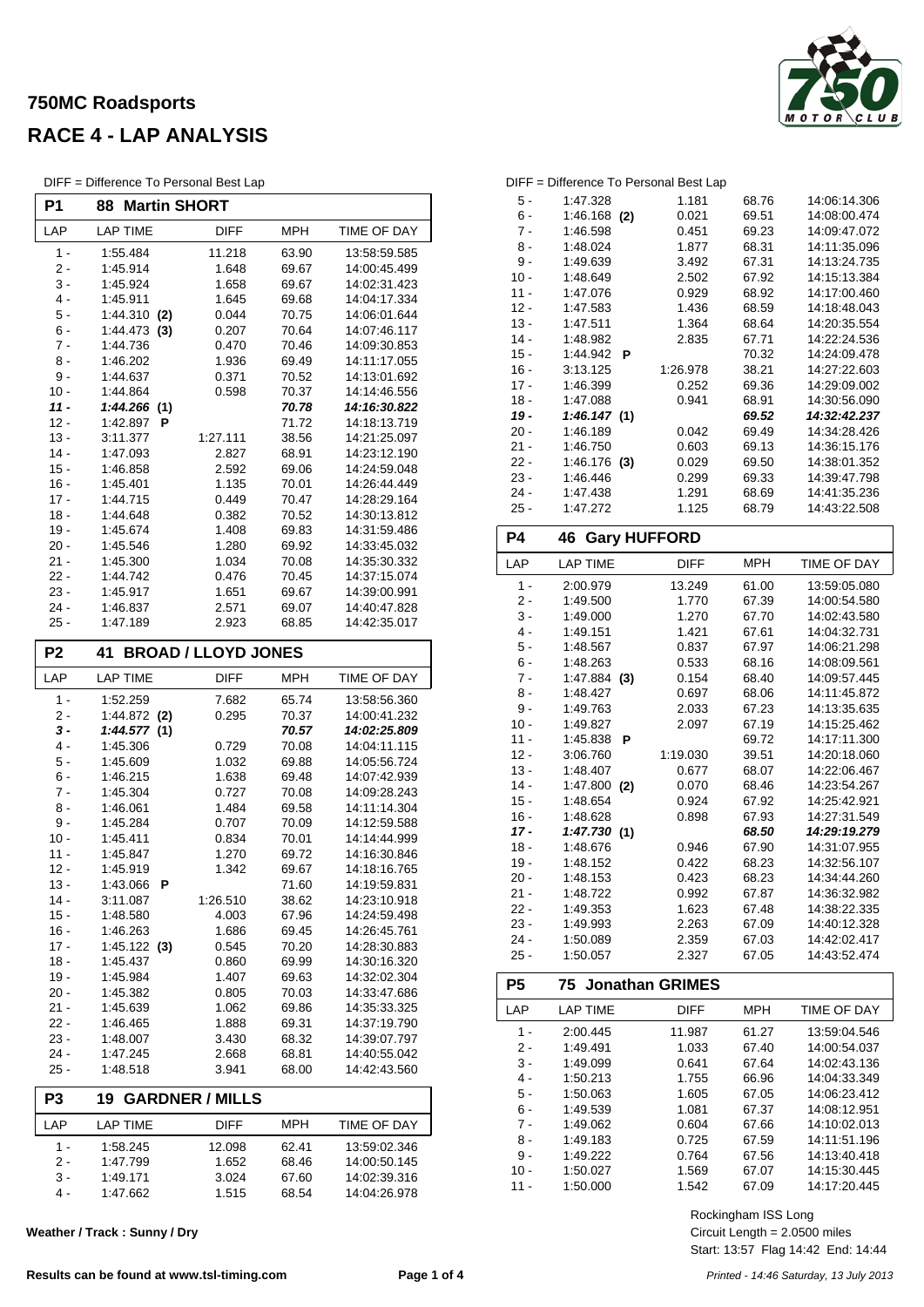# **750MC Roadsports**



## **RACE 4 - LAP ANALYSIS**

| DIFF = Difference To Personal Best Lap |                |     |          |       |              |  |  |
|----------------------------------------|----------------|-----|----------|-------|--------------|--|--|
| $12 -$                                 | 1:46.236       | Р   |          | 69.46 | 14:19:06.681 |  |  |
| $13 -$                                 | 3:13.948       |     | 1:25.490 | 38.05 | 14:22:20.629 |  |  |
| 14 -                                   | 1:48.637       | (3) | 0.179    | 67.93 | 14:24:09.266 |  |  |
| $15 -$                                 | 1:49.290       |     | 0.832    | 67.52 | 14:25:58.556 |  |  |
| $16 -$                                 | 1:50.085       |     | 1.627    | 67.03 | 14:27:48.641 |  |  |
| $17 -$                                 | $1:48.524$ (2) |     | 0.066    | 68.00 | 14:29:37.165 |  |  |
| $18 -$                                 | 1:49.595       |     | 1.137    | 67.33 | 14:31:26.760 |  |  |
| $19 -$                                 | 1:49.359       |     | 0.901    | 67.48 | 14:33:16.119 |  |  |
| - 20                                   | 1:48.458(1)    |     |          | 68.04 | 14:35:04.577 |  |  |
| 21 -                                   | 1:49.493       |     | 1.035    | 67.40 | 14:36:54.070 |  |  |
| $22 -$                                 | 1:50.120       |     | 1.662    | 67.01 | 14:38:44.190 |  |  |
| $23 -$                                 | 1:50.308       |     | 1.850    | 66.90 | 14:40:34.498 |  |  |
| $24 -$                                 | 1:50.310       |     | 1.852    | 66.90 | 14:42:24.808 |  |  |
| $25 -$                                 | 1:50.471       |     | 2.013    | 66.80 | 14:44:15.279 |  |  |

| P6     | 53 SMITH / SMITH |             |            |                    |
|--------|------------------|-------------|------------|--------------------|
| LAP    | <b>LAP TIME</b>  | <b>DIFF</b> | <b>MPH</b> | <b>TIME OF DAY</b> |
| 1 -    | 2:07.945         | 20.111      | 57.68      | 13:59:12.046       |
| $2 -$  | 1:56.424         | 8.590       | 63.38      | 14:01:08.470       |
| 3 -    | 1:58.215         | 10.381      | 62.42      | 14:03:06.685       |
| $4 -$  | 1:57.212         | 9.378       | 62.96      | 14:05:03.897       |
| $5 -$  | 1:57.045         | 9.211       | 63.05      | 14:07:00.942       |
| $6 -$  | 1:56.507         | 8.673       | 63.34      | 14:08:57.449       |
| $7 -$  | 1:55.941         | 8.107       | 63.65      | 14:10:53.390       |
| 8 -    | 1:53.012<br>P    | 5.178       | 65.30      | 14:12:46.402       |
| 9 -    | 3:17.445         | 1:29.611    | 37.37      | 14:16:03.847       |
| $10 -$ | 1:50.220         | 2.386       | 66.95      | 14:17:54.067       |
| $11 -$ | 1:47.834<br>(1)  |             | 68.43      | 14:19:41.901       |
| $12 -$ | 1:48.918<br>(3)  | 1.084       | 67.75      | 14:21:30.819       |
| $13 -$ | 1:50.450         | 2.616       | 66.81      | 14:23:21.269       |
| $14 -$ | 1:49.664         | 1.830       | 67.29      | 14:25:10.933       |
| $15 -$ | 1:49.567         | 1.733       | 67.35      | 14:27:00.500       |
| $16 -$ | 1:49.622         | 1.788       | 67.32      | 14:28:50.122       |
| $17 -$ | 1:49.685         | 1.851       | 67.28      | 14:30:39.807       |
| $18 -$ | 1:48.745<br>(2)  | 0.911       | 67.86      | 14:32:28.552       |
| $19 -$ | 1:50.733         | 2.899       | 66.64      | 14:34:19.285       |
| $20 -$ | 1:49.963         | 2.129       | 67.11      | 14:36:09.248       |
| $21 -$ | 1:50.220         | 2.386       | 66.95      | 14:37:59.468       |
| 22 -   | 1:50.202         | 2.368       | 66.96      | 14:39:49.670       |
| $23 -$ | 1:50.670         | 2.836       | 66.68      | 14:41:40.340       |
| $24 -$ | 1:49.518         | 1.684       | 67.38      | 14:43:29.858       |

| P7     | <b>3 WELLS / WILSON</b> |             |            |              |
|--------|-------------------------|-------------|------------|--------------|
| LAP    | <b>LAP TIME</b>         | <b>DIFF</b> | <b>MPH</b> | TIME OF DAY  |
| 1 -    | 2:00.114                | 12.106      | 61.44      | 13:59:04.215 |
| 2 -    | 1:49.634                | 1.626       | 67.31      | 14:00:53.849 |
| 3 -    | 1:48.520                | 0.512       | 68.00      | 14:02:42.369 |
| 4 -    | 1:49.735                | 1.727       | 67.25      | 14:04:32.104 |
| $5 -$  | 1:52.414                | 4.406       | 65.65      | 14:06:24.518 |
| 6 -    | 1:49.202                | 1.194       | 67.58      | 14:08:13.720 |
| $7 -$  | 1:49.931                | 1.923       | 67.13      | 14:10:03.651 |
| 8 -    | 2:16.407<br>P           | 28.399      | 54.10      | 14:12:20.058 |
| 9 -    | 3:55.987                | 2:07.979    | 31.27      | 14:16:16.045 |
| 10 -   | 1:48.008<br>(1)         |             | 68.32      | 14:18:04.053 |
| $11 -$ | 1:48.498<br>(3)         | 0.490       | 68.01      | 14:19:52.551 |
| $12 -$ | 1:48.544                | 0.536       | 67.99      | 14:21:41.095 |
| $13 -$ | 1:49.550                | 1.542       | 67.36      | 14.23.30.645 |
| $14 -$ | 1:48.070<br>(2)         | 0.062       | 68.28      | 14:25:18.715 |
| $15 -$ | 1:49.522                | 1.514       | 67.38      | 14:27:08.237 |
| $16 -$ | 1:49.628                | 1.620       | 67.31      | 14:28:57.865 |
| $17 -$ | 1:49.491                | 1.483       | 67.40      | 14:30:47.356 |
| $18 -$ | 1:49.050                | 1.042       | 67.67      | 14:32:36.406 |
| $19 -$ | 1:49.093                | 1.085       | 67.64      | 14:34:25.499 |

**Weather / Track : Sunny / Dry**

|        | DIFF = Difference To Personal Best Lap |       |       |              |
|--------|----------------------------------------|-------|-------|--------------|
| 20 -   | 1:49.108                               | 1.100 | 67.63 | 14:36:14.607 |
| $21 -$ | 1:49.850                               | 1.842 | 67.18 | 14:38:04.457 |
| 22 -   | 1:50.945                               | 2.937 | 66.51 | 14:39:55.402 |
| $23 -$ | 1:51.379                               | 3.371 | 66.26 | 14:41:46.781 |
| 24 -   | 1:51.018                               | 3.010 | 66.47 | 14:43:37.799 |

| P8             | <b>Craig HAMILTON</b><br>31 |                |                |                              |  |
|----------------|-----------------------------|----------------|----------------|------------------------------|--|
| LAP            | <b>LAP TIME</b>             | <b>DIFF</b>    | MPH            | <b>TIME OF DAY</b>           |  |
| $1 -$          | 2:05.942                    | 14.536         | 58.59          | 13:59:10.043                 |  |
| 2 -            | 1:54.041                    | 2.635          | 64.71          | 14:01:04.084                 |  |
| 3 -            | 1:53.750                    | 2.344          | 64.87          | 14:02:57.834                 |  |
| $4 -$          | 1:54.472                    | 3.066          | 64.46          | 14:04:52.306                 |  |
| 5 -            | 1:54.927                    | 3.521          | 64.21          | 14:06:47.233                 |  |
| $6 -$          | 1:53.017                    | 1.611          | 65.29          | 14:08:40.250                 |  |
| $7 -$          | 1:54.348                    | 2.942          | 64.53          | 14:10:34.598                 |  |
| 8 -            | 1:53.896                    | 2.490          | 64.79          | 14:12:28.494                 |  |
| $9 -$          | 1:54.483                    | 3.077          | 64.46          | 14:14:22.977                 |  |
| $10 -$         | 1:53.572<br>Ρ               | 2.166          | 64.98          | 14:16:16.549                 |  |
| 11 -           | 3:28.913                    | 1:37.507       | 35.32          | 14:19:45.462                 |  |
| $12 -$         | 1:55.383                    | 3.977          | 63.96          | 14:21:40.845                 |  |
| $13 -$         | 1:55.139                    | 3.733          | 64.09          | 14:23:35.984                 |  |
| $14 -$         | 1:52.798<br>(3)             | 1.392          | 65.42          | 14:25:28.782                 |  |
| $15 -$         | 1:53.338                    | 1.932          | 65.11          | 14:27:22.120                 |  |
| $16 -$         | 1:54.343                    | 2.937          | 64.54          | 14:29:16.463                 |  |
| $17 -$         | 1:52.847                    | 1.441          | 65.39          | 14:31:09.310                 |  |
| 18 -           | 1:52.898                    | 1.492          | 65.36          | 14:33:02.208                 |  |
| 19 -           | 1:51.406(1)                 |                | 66.24          | 14:34:53.614                 |  |
| $20 -$<br>21 - | 1:52.412<br>(2)             | 1.006<br>2.290 | 65.65          | 14:36:46.026                 |  |
| $22 -$         | 1:53.696<br>1:54.569        | 3.163          | 64.90<br>64.41 | 14:38:39.722<br>14:40:34.291 |  |
| 23 -           | 1:54.387                    | 2.981          | 64.51          | 14:42:28.678                 |  |
| 24 -           | 1:54.779                    | 3.373          | 64.29          | 14:44:23.457                 |  |
|                |                             |                |                |                              |  |
| P <sub>9</sub> | <b>Nick LESTON</b><br>72    |                |                |                              |  |
| LAP            | <b>LAP TIME</b>             | DIFF           | MPH            | TIME OF DAY                  |  |
| 1 -            | 2:04.130                    | 12.343         | 59.45          | 13:59:08.231                 |  |
| 2 -            | 1:54.433                    |                |                |                              |  |
|                |                             | 2.646          | 64.49          | 14:01:02.664                 |  |
| 3 -            | 1:54.156                    | 2.369          | 64.64          | 14:02:56.820                 |  |
| $4 -$          | 1:54.907                    | 3.120          | 64.22          | 14:04:51.727                 |  |
| $5 -$          | 1:54.905                    | 3.118          | 64.22          | 14:06:46.632                 |  |
| $6 -$          | 1:55.425                    | 3.638          | 63.93          | 14:08:42.057                 |  |
| $7 -$          | 1:54.756                    | 2.969          | 64.31          | 14:10:36.813                 |  |
| 8 -            | 1:54.500                    | 2.713          | 64.45          | 14:12:31.313                 |  |
| 9 -            | 1:53.433<br>Р               | 1.646          | 65.06          | 14:14:24.746                 |  |
| $10 -$         | 3:23.830                    | 1:32.043       | 36.20          | 14:17:48.576                 |  |
| 11 -           | 1:55.464                    | 3.677          | 63.91          | 14:19:44.040                 |  |
| $12 -$         | 1:55.272                    | 3.485          | 64.02          | 14:21:39.312                 |  |
| $13 -$         | 1:56.012                    | 4.225          | 63.61          | 14:23:35.324                 |  |
| 14 -           | 1:54.570                    | 2.783          | 64.41          | 14:25:29.894                 |  |
| 15 -           | 1:54.405                    | 2.618          | 64.50          | 14:27:24.299                 |  |
| $16 -$         | $1:52.585$ (3)              | 0.798<br>1.247 | 65.55          | 14:29:16.884                 |  |
| $17 -$<br>18 - | 1:53.034<br>1:53.485        | 1.698          | 65.29          | 14:31:09.918<br>14:33:03.403 |  |
| $19 -$         |                             |                | 65.03<br>66.01 | 14:34:55.190                 |  |
| $20 -$         | 1:51.787(1)<br>1:52.492 (2) | 0.705          | 65.60          | 14:36:47.682                 |  |
| 21 -           | 1:53.211                    | 1.424          | 65.18          | 14:38:40.893                 |  |
| 22 -           | 1:54.884                    | 3.097          | 64.23          | 14:40:35.777                 |  |
| 23 -           | 1:55.262                    | 3.475          | 64.02          | 14:42:31.039<br>14:44:25.728 |  |

Start: 13:57 Flag 14:42 End: 14:44 Circuit Length = 2.0500 miles Rockingham ISS Long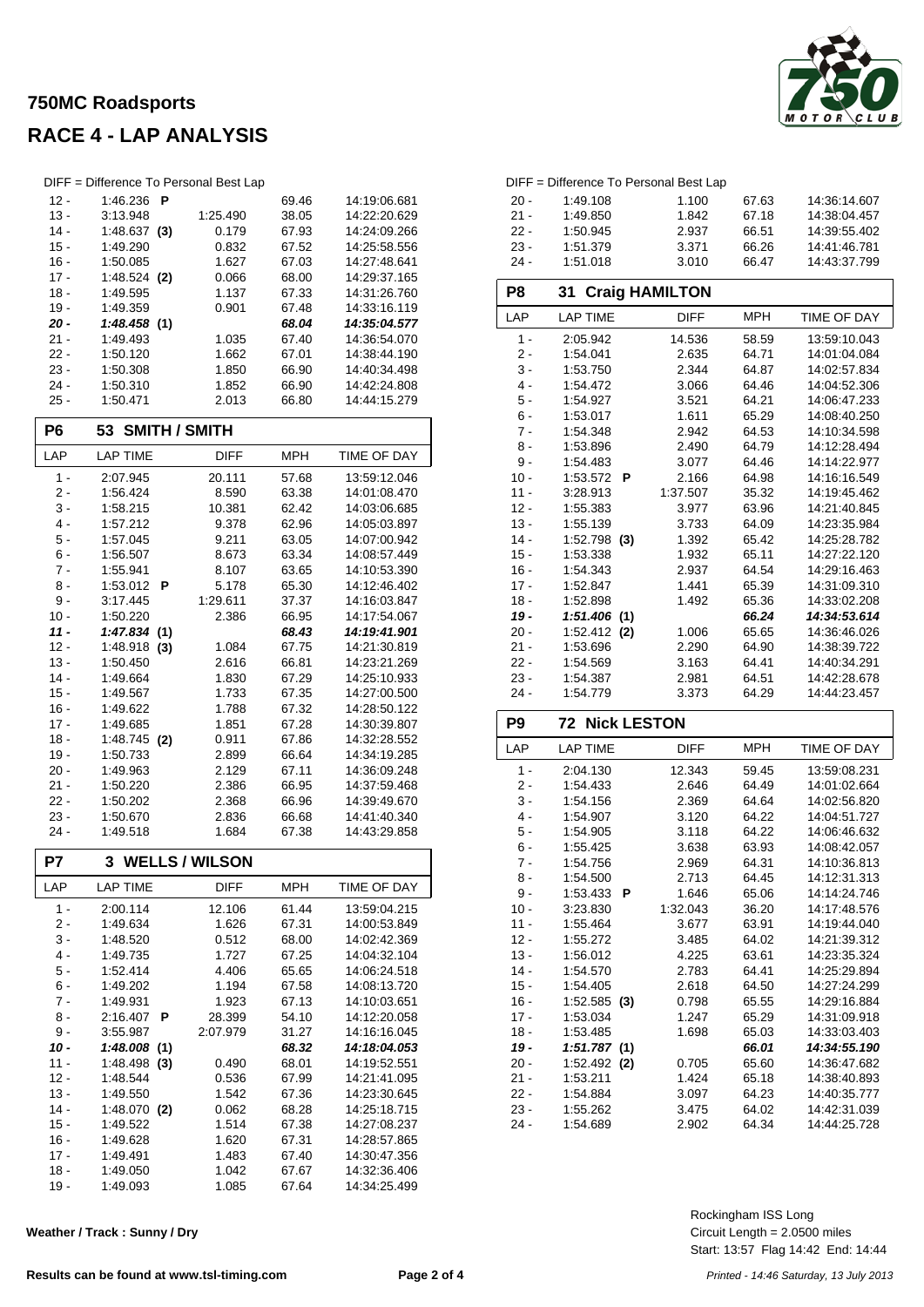### **750MC Roadsports RACE 4 - LAP ANALYSIS**

DIFF = Difference To Personal Best Lap

| י וו ש<br>- Diliciclice TV Felsulial Dest Lap<br><b>P10</b><br>27<br><b>HANCOCK / SPENCER</b> |                           |                          |                |                              |  |
|-----------------------------------------------------------------------------------------------|---------------------------|--------------------------|----------------|------------------------------|--|
| LAP                                                                                           | <b>LAP TIME</b>           | <b>DIFF</b>              | <b>MPH</b>     | TIME OF DAY                  |  |
| 1 -                                                                                           | 1:57.938                  | 11.718                   | 62.57          | 13:59:02.039                 |  |
| 2 -                                                                                           | 1:49.038                  | 2.818                    | 67.68          | 14:00:51.077                 |  |
| 3 -                                                                                           | 1:48.943                  | 2.723                    | 67.74          | 14:02:40.020                 |  |
| 4 -                                                                                           | 1:50.007                  | 3.787                    | 67.08          | 14:04:30.027                 |  |
| 5 -                                                                                           | 1:47.209                  | 0.989                    | 68.83          | 14:06:17.236                 |  |
| 6 -                                                                                           | 1:48.515                  | 2.295                    | 68.00          | 14:08:05.751                 |  |
| 7 -                                                                                           | 1:50.221                  | 4.001                    | 66.95          | 14:09:55.972                 |  |
| 8 -                                                                                           | 1:48.690                  | 2.470                    | 67.89          | 14:11:44.662                 |  |
| 9 -                                                                                           | 1:49.316                  | 3.096                    | 67.51          | 14:13:33.978                 |  |
| $10 -$<br>$11 -$                                                                              | 1:43.922<br>Ρ<br>3:06.634 | 1:20.414                 | 71.01<br>39.54 | 14:15:17.900<br>14:18:24.534 |  |
| $12 -$                                                                                        | 1:47.594                  | 1.374                    | 68.59          | 14:20:12.128                 |  |
| $13 -$                                                                                        | 1:48.283                  | 2.063                    | 68.15          | 14:22:00.411                 |  |
| $14 -$                                                                                        | 1:46.733                  | 0.513                    | 69.14          | 14:23:47.144                 |  |
| $15 -$                                                                                        | 1:48.238                  | 2.018                    | 68.18          | 14:25:35.382                 |  |
| $16 -$                                                                                        | 1:48.786                  | 2.566                    | 67.83          | 14:27:24.168                 |  |
| $17 -$                                                                                        | 1:46.965                  | 0.745                    | 68.99          | 14:29:11.133                 |  |
| 18 -                                                                                          | 1:46.333                  | 0.113                    | 69.40          | 14:30:57.466                 |  |
| 19 -                                                                                          | 1:46.220(1)<br>1:47.620   | 1.400                    | 69.47<br>68.57 | 14:32:43.686                 |  |
| $20 -$<br>$21 -$                                                                              | 1:46.324<br>(3)           | 0.104                    | 69.41          | 14:34:31.306<br>14:36:17.630 |  |
| 22 -                                                                                          | 1:47.124                  | 0.904                    | 68.89          | 14:38:04.754                 |  |
| 23 -                                                                                          | 1:46.273 (2)              | 0.053                    | 69.44          | 14:39:51.027                 |  |
| P11                                                                                           | 55                        | <b>BAGNALL / BAGNALL</b> |                |                              |  |
| LAP                                                                                           | <b>LAP TIME</b>           | <b>DIFF</b>              | <b>MPH</b>     | TIME OF DAY                  |  |
| 1 -                                                                                           | 2:07.647                  | 14.220                   | 57.81          | 13:59:11.748                 |  |
| 2 -                                                                                           | 1:54.053                  | 0.626                    | 64.70          | 14:01:05.801                 |  |
| 3 -                                                                                           | 1:54.091                  | 0.664                    | 64.68          | 14:02:59.892                 |  |
| $4 -$                                                                                         | 1:54.087                  | 0.660                    | 64.68          | 14:04:53.979                 |  |
| 5 -                                                                                           | 1:54.828                  | 1.401                    | 64.27          | 14:06:48.807                 |  |
| 6 -                                                                                           | 1:54.496                  | 1.069                    | 64.45          | 14:08:43.303                 |  |
| $7 -$                                                                                         | 1:54.829                  | 1.402                    | 64.26          | 14:10:38.132                 |  |
| 8 -                                                                                           | 1:54.736                  | 1.309                    | 64.32          | 14:12:32.868                 |  |
| 9 -<br>$10 -$                                                                                 | 1:55.395<br>1:55.694      | 1.968<br>2.267           | 63.95<br>63.78 | 14:14:28.263<br>14:16:23.957 |  |
| $11 -$                                                                                        | 1:51.130<br>Р             |                          | 66.40          | 14:18:15.087                 |  |
| $12 -$                                                                                        | 3.58.940                  | 2:05.513                 | 30.88          | 14:22:14.027                 |  |
| $13 -$                                                                                        | 1:54.209                  | 0.782                    | 64.61          | 14:24:08.236                 |  |
| $14 -$                                                                                        | 1:53.663<br>(3)           | 0.236                    | 64.92          | 14:26:01.899                 |  |
| 15 -                                                                                          | 2:02.114                  | 8.687                    | 60.43          | 14:28:04.013                 |  |
| 16 -                                                                                          | 1:53.427(1)               |                          | 65.06          | 14:29:57.440                 |  |
| $17 -$                                                                                        | $1:53.495$ (2)            | 0.068                    | 65.02          | 14:31:50.935                 |  |
| 18 -<br>$19 -$                                                                                | 1:54.431<br>1:54.395      | 1.004<br>0.968           | 64.49<br>64.51 | 14:33:45.366<br>14:35:39.761 |  |
| 20 -                                                                                          | 1:54.583                  | 1.156                    | 64.40          | 14:37:34.344                 |  |
| 21 -                                                                                          | 1:54.197                  | 0.770                    | 64.62          | 14:39:28.541                 |  |
| $22 -$                                                                                        | 1:53.695                  | 0.268                    | 64.91          | 14:41:22.236                 |  |
| $23 -$                                                                                        | 1:55.653                  | 2.226                    | 63.81          | 14:43:17.889                 |  |
| P12                                                                                           | 6                         | <b>GEAKE / HEWATT</b>    |                |                              |  |
| LAP                                                                                           | <b>LAP TIME</b>           | DIFF                     | <b>MPH</b>     | TIME OF DAY                  |  |
| $1 -$                                                                                         | 2:03.248                  | 10.582                   | 59.87          | 13:59:07.349                 |  |
| 2 -                                                                                           | 1:52.751<br>(2)           | 0.085                    | 65.45          | 14:01:00.100                 |  |
| 3 -                                                                                           | 1:53.891                  | 1.225                    | 64.79          | 14:02:53.991                 |  |
| 4 -<br>5 -                                                                                    | 1:53.085<br>1:52.666(1)   | 0.419                    | 65.26          | 14:04:47.076                 |  |
|                                                                                               |                           |                          | 65.50          | 14:06:39.742                 |  |
| $6 -$                                                                                         | 1:53.530                  | 0.864                    | 65.00          | 14:08:33.272                 |  |

**Weather / Track : Sunny / Dry**



| 9 -             | 1:55.751             |            | 3.085                       | 63.75          | 14:14:15.561                 |
|-----------------|----------------------|------------|-----------------------------|----------------|------------------------------|
| $10 -$          | 1:53.867             |            | 1.201                       | 64.81          | 14:16:09.428                 |
| 11 -            | 1:54.068             |            | 1.402                       | 64.69          | 14:18:03.496                 |
| $12 -$          | 1:49.014             | Р          |                             | 67.69          | 14:19:52.510                 |
| $13 -$          | 3:47.373             |            | 1:54.707                    | 32.45          | 14:23:39.883                 |
| $14 -$          | 2:09.918             |            | 17.252                      | 56.80          | 14:25:49.801                 |
| $15 -$          | 2:08.347             |            | 15.681                      | 57.50          | 14:27:58.148                 |
| $16 -$          | 2:05.975             |            | 13.309                      | 58.58          | 14:30:04.123                 |
| $17 -$          | 2:08.696             |            | 16.030                      | 57.34          | 14:32:12.819                 |
| $18 -$          | 2:05.127             |            | 12.461                      | 58.98          | 14:34:17.946                 |
| $19 -$          | 2:08.191             |            | 15.525                      | 57.57          | 14:36:26.137                 |
| $20 -$          | 2:07.239             |            | 14.573                      | 58.00          | 14:38:33.376                 |
| $21 -$          | 2:07.522             |            | 14.856                      | 57.87          | 14:40:40.898                 |
| $22 -$          | 2:08.214             |            | 15.548                      | 57.56          | 14:42:49.112                 |
| P <sub>13</sub> | 49                   |            | <b>Alexander MORGAN</b>     |                |                              |
| LAP             | <b>LAP TIME</b>      |            | <b>DIFF</b>                 | <b>MPH</b>     | TIME OF DAY                  |
| $1 -$           | 2:14.594             |            | 14.871                      | 54.83          | 13:59:18.695                 |
| 2 -             | 2:02.270             |            | 2.547                       | 60.35          | 14:01:20.965                 |
| 3 -             | 2:01.860             |            | 2.137                       | 60.56          | 14:03:22.825                 |
| 4 -             | 2:00.419             |            | 0.696                       | 61.28          | 14:05:23.244                 |
| 5 -             | 2:02.380             |            | 2.657                       | 60.30          | 14:07:25.624                 |
| 6 -             | 2:00.815             |            | 1.092                       | 61.08          | 14:09:26.439                 |
| 7 -             | 2:03.786             |            | 4.063                       | 59.61          | 14:11:30.225                 |
| 8 -             | 2:02.040             |            | 2.317                       | 60.47          | 14:13:32.265                 |
| 9 -             | 2:02.459             |            | 2.736                       | 60.26          | 14:15:34.724                 |
| $10 -$          | 2:01.371             |            | 1.648                       | 60.80          | 14:17:36.095                 |
| $11 -$          | 2:01.771             |            | 2.048                       | 60.60          | 14:19:37.866                 |
| $12 -$          | 2:00.365             | Ρ          | 0.642                       | 61.31          | 14:21:38.231                 |
|                 |                      |            |                             |                |                              |
| $13 -$          | 3:29.270             |            | 1:29.547                    | 35.26          | 14:25:07.501                 |
| $14 -$          | 2:00.580             |            | 0.857                       | 61.20          | 14:27:08.081                 |
| 15 -            | 1:59.723(1)          |            |                             | 61.64          | 14:29:07.804                 |
| $16 -$          | 2:00.499             |            | 0.776                       | 61.24          | 14:31:08.303                 |
| $17 -$          | 2:00.418             | (3)        | 0.695                       | 61.28          | 14:33:08.721                 |
| $18 -$          | 2:00.408             | (2)        | 0.685                       | 61.29          | 14:35:09.129                 |
| $19 -$          | 2:01.792             |            | 2.069                       | 60.59          | 14:37:10.921                 |
| $20 -$          | 2:01.729             |            | 2.006                       | 60.62          | 14:39:12.650                 |
| 21 -            | 2:00.881             |            | 1.158                       | 61.05          | 14:41:13.531                 |
| $22 -$          | 2:01.888             |            | 2.165                       | 60.54          | 14:43:15.419                 |
| <b>P14</b>      | 30                   |            | <b>HOUGHAM / RUTHERFORD</b> |                |                              |
| LAP             | <b>LAP TIME</b>      |            | <b>DIFF</b>                 | <b>MPH</b>     | TIME OF DAY                  |
| $1 -$           | 2:13.588             |            | 15.361                      | 55.24          | 13:59:17.689                 |
| $2 -$           | 2:02.092             |            | 3.865                       | 60.44          | 14:01:19.781                 |
| 3 -             | 2:00.978             |            | 2.751                       | 61.00          | 14:03:20.759                 |
| $4 -$           | 2:01.277             |            | 3.050                       | 60.85          | 14:05:22.036                 |
| 5 -             | 2:01.247             |            | 3.020                       | 60.86          | 14:07:23.283                 |
| 6 -             | 2:01.802             |            | 3.575                       | 60.59          | 14:09:25.085                 |
| $7 -$           | 2:03.536             |            | 5.309                       | 59.73          | 14:11:28.621                 |
| 8 -             | 2:01.422             |            | 3.195                       | 60.77          | 14:13:30.043                 |
| 9 -             | 2:02.488             |            | 4.261                       | 60.25          | 14:15:32.531                 |
| 10 -            | 1:58.863             | Ρ          | 0.636                       | 62.08          | 14:17:31.394                 |
| $11 -$          | 3:55.585             |            | 1:57.358                    | 31.32          | 14:21:26.979                 |
| $12 -$          | 2:06.285             |            | 8.058                       | 58.43          | 14:23:33.264                 |
| $13 -$          | 2:02.709             |            | 4.482                       | 60.14          | 14:25:35.973                 |
| $14 -$          | 2:00.485             |            | 2.258                       | 61.25          | 14:27:36.458                 |
| 15 -            | 1:59.417             |            | 1.190                       | 61.80          | 14:29:35.875                 |
| 16 -<br>$17 -$  | 1:59.261<br>1:59.006 | (3)<br>(2) | 1.034<br>0.779              | 61.88<br>62.01 | 14:31:35.136<br>14:33:34.142 |

DIFF = Difference To Personal Best Lap

Start: 13:57 Flag 14:42 End: 14:44 Circuit Length = 2.0500 miles Rockingham ISS Long

17 - 1:59.006 (2) 0.779 62.01 14:33:34.142 18 - 2:01.581 3.354 60.70 14:35:35.723 19 - 2:01.426 3.199 60.77 14:37:37.149 20 - 1:59.840 1.613 61.58 14:39:36.989<br>21 - 1:58.227 (1) 62.42 14:41:35.216

*<i>21*  $\frac{1:58.227}{1:}$ 

8 - 1:53.476 0.810 65.03 14:12:19.810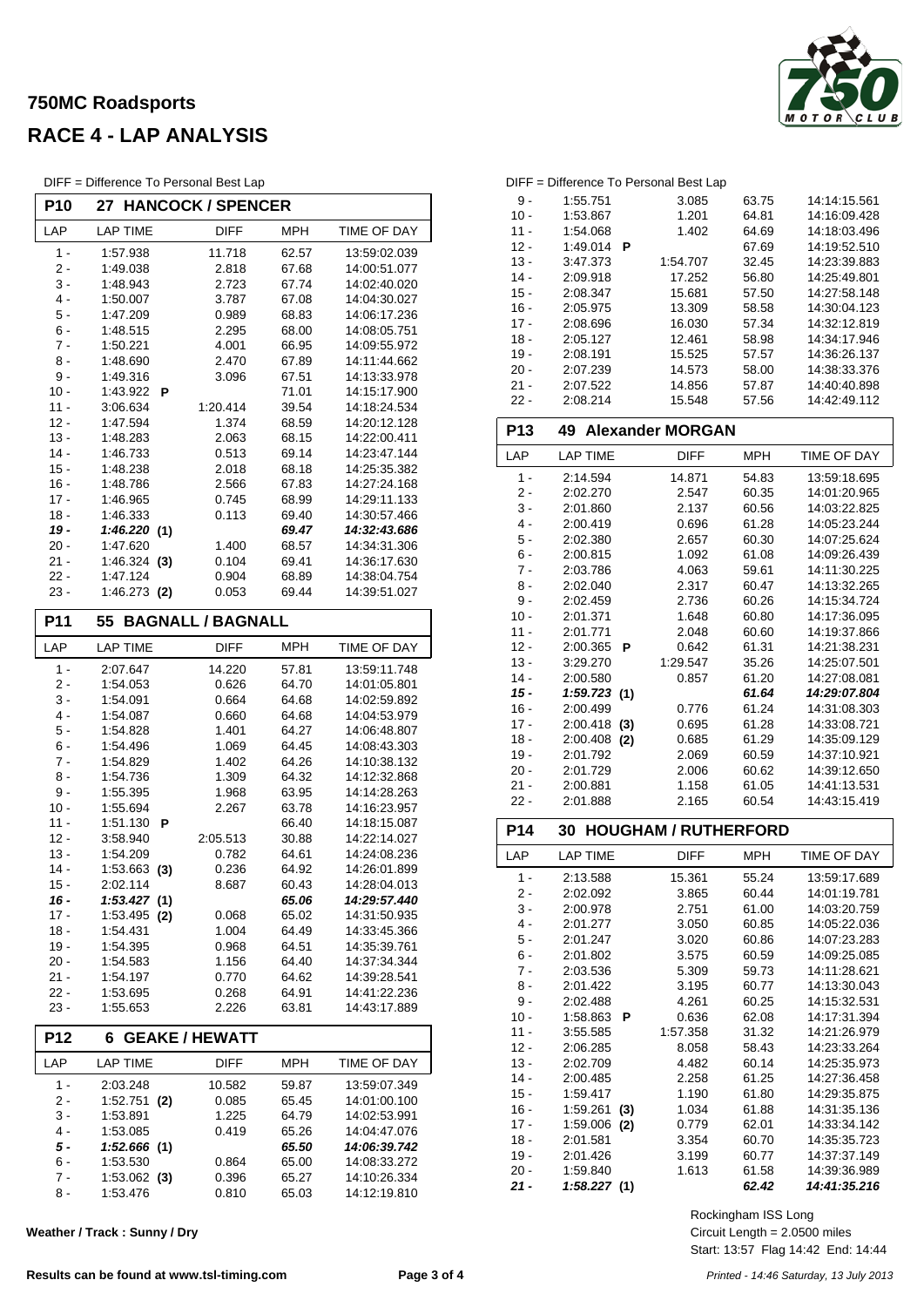### **750MC Roadsports**



### **RACE 4 - LAP ANALYSIS**

| DIFF = Difference To Personal Best Lap |                            |                       |            |                    |  |  |
|----------------------------------------|----------------------------|-----------------------|------------|--------------------|--|--|
| $22 -$                                 | 2:01.180                   | 2.953                 | 60.90      | 14:43:36.396       |  |  |
| P <sub>15</sub>                        | 66<br><b>Paul ARMITAGE</b> |                       |            |                    |  |  |
| LAP                                    | <b>LAP TIME</b>            | <b>DIFF</b>           | <b>MPH</b> | <b>TIME OF DAY</b> |  |  |
| $1 -$                                  | 2:01.145                   | 13.051                | 60.91      | 13:59:05.246       |  |  |
| $2 -$                                  | 1:49.488                   | 1.394                 | 67.40      | 14:00:54.734       |  |  |
| $3 -$                                  | 1:49.377                   | 1.283                 | 67.47      | 14:02:44.111       |  |  |
| 4 -                                    | 1:49.382                   | 1.288                 | 67.46      | 14:04:33.493       |  |  |
| $5 -$                                  | 1:48.574<br>(3)            | 0.480                 | 67.97      | 14:06:22.067       |  |  |
| $6 -$                                  | 1:49.131                   | 1.037                 | 67.62      | 14:08:11.198       |  |  |
| $7 -$                                  | 1:48.281<br>(2)            | 0.187                 | 68.15      | 14:09:59.479       |  |  |
| $8-$                                   | 1:48.094<br>(1)            |                       | 68.27      | 14:11:47.573       |  |  |
| $9 -$                                  | 1:48.708                   | 0.614                 | 67.88      | 14:13:36.281       |  |  |
| $10 -$                                 | 1:50.700                   | 2.606                 | 66.66      | 14:15:26.981       |  |  |
| $11 -$                                 | 1:50.045                   | 1.951                 | 67.06      | 14:17:17.026       |  |  |
| $12 -$                                 | 1:46.919<br>Р              |                       | 69.02      | 14:19:03.945       |  |  |
| $13 -$                                 | 3:15.970                   | 1:27.876              | 37.65      | 14:22:19.915       |  |  |
| $14 -$                                 | 1:48.737                   | 0.643                 | 67.87      | 14:24:08.652       |  |  |
| $15 -$                                 | 1:49.190                   | 1.096                 | 67.58      | 14:25:57.842       |  |  |
| $16 -$                                 | 1:50.130                   | 2.036                 | 67.01      | 14:27:47.972       |  |  |
| $17 -$                                 | 1:48.668                   | 0.574                 | 67.91      | 14:29:36.640       |  |  |
| $18 -$                                 | 1:49.600                   | 1.506                 | 67.33      | 14:31:26.240       |  |  |
| $19 -$                                 | 1:49.096                   | 1.002                 | 67.64      | 14:33:15.336       |  |  |
| $20 -$                                 | 1:48.687                   | 0.593                 | 67.90      | 14:35:04.023       |  |  |
| P <sub>16</sub>                        | 44                         | <b>Michael WATSON</b> |            |                    |  |  |
| LAP                                    | <b>LAP TIME</b>            | <b>DIFF</b>           | <b>MPH</b> | <b>TIME OF DAY</b> |  |  |
| $1 -$                                  | 1:57.050                   | 9.271                 | 63.04      | 13:59:01.151       |  |  |
| $2 -$                                  | $1:48.397$ (2)             | 0.618                 | 68.08      | 14:00:49.548       |  |  |
| $3 -$                                  | 1:48.988                   | 1.209                 | 67.71      | 14:02:38.536       |  |  |
| 4 -                                    | 1:50.256                   | 2.477                 | 66.93      | 14:04:28.792       |  |  |
| $5 -$                                  | 1:47.779<br>(1)            |                       | 68.47      | 14:06:16.571       |  |  |
| $6 -$                                  | 1:49.285                   | 1.506                 | 67.52      | 14:08:05.856       |  |  |
| $7 -$                                  | 1:48.922                   | 1.143                 | 67.75      | 14:09:54.778       |  |  |
| $8 -$                                  | 1:49.259                   | 1.480                 | 67.54      | 14:11:44.037       |  |  |
| 9 -                                    | 1:51.710                   | 3.931                 | 66.06      | 14:13:35.747       |  |  |
| $10 -$                                 | 1:48.839<br>(3)            | 1.060                 | 67.80      | 14:15:24.586       |  |  |
| 11 -                                   | 1:46.033<br>Ρ              |                       | 69.60      | 14:17:10.619       |  |  |

**Weather / Track : Sunny / Dry**

Start: 13:57 Flag 14:42 End: 14:44 Circuit Length = 2.0500 miles Rockingham ISS Long